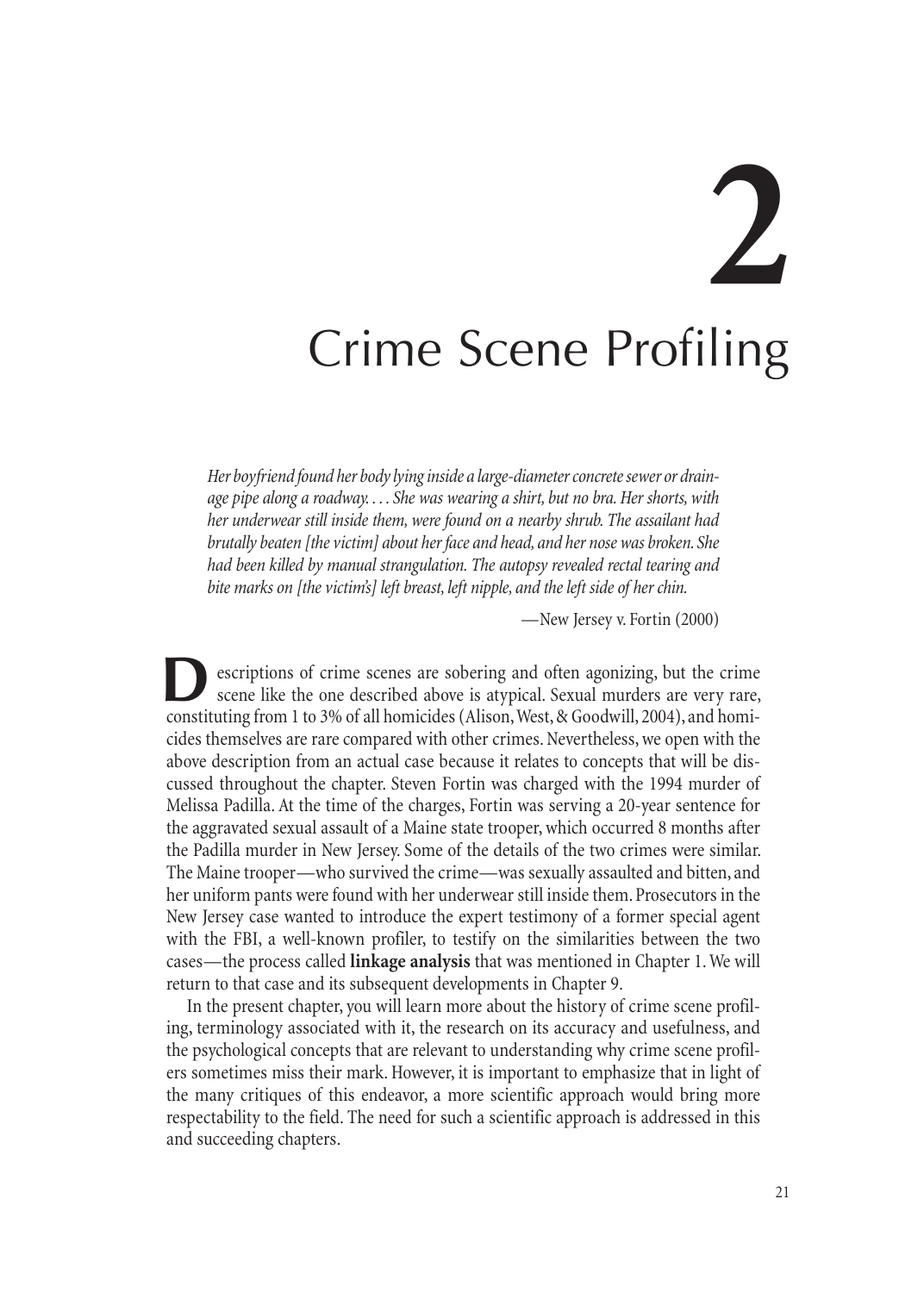Crime scene profiling was developed in the United States in the 1970s by the **Behavioral Science Unit (BSU)** of the Federal Bureau of Investigation (FBI) to provide investigative assistance to law enforcement in cases of serial homicide or serial rape (Homant & Kennedy, 1998). In 1984, the **National Center for the Analysis of Violent Crime (NCAVC)** was created (see Focus 2.1) and within it, the **Behavioral Analysis Unit (BAU)** and the **Violent Criminal Apprehension Program (ViCAP).** As noted in Focus 2.1, one division of the NCAVC is devoted to crimes against children, particularly those involving child abductions. In field offices across the United States, the FBI has **Child Abduction Rapid Deployment (CARD)** teams to provide expertise to state and local law enforcement, and these teams sometimes bring in profilers to assess who the perpetrator may be. In addition, many state police agencies have their own CARD-like teams, sometimes referred to as **Child Abduction Response Teams (CARTs)**. We will discuss this in more detail in Chapter 5, but for the moment it is important to state that the number of *stranger* abductions in a given year is quite small—just over 100 nationwide—though even one such abduction is of great concern.

Today, most of the work in the area of crime scene profiling is under the auspices of the BAU, although the BSU remains as a separate unit that sponsors research and seminars and works closely with the various divisions of the NCAVC. According to the FBI website, the tasks that are commonly associated with profiling are performed by Supervisory Special Agents assigned to the NCAVC. Importantly, the website stresses that these agents

do not get vibes or experience psychic flashes while walking around fresh crime scenes. Rather, it is an exciting world of investigation and research—a world of inductive and deductive reasoning; crime-solving experience; and knowledge of criminal behavior, facts, and statistical probabilities. (http://www.fbijobs.gov/611.asp)

We begin the chapter with a historical overview, starting with the development of crime scene analysis in the BSU. Although we maintain the use of our term *crime scene profiling* for consistency—and although we often use the terms *profiler* and *behavioral profiler*—please remember that many professionals who engage in the practice today prefer to use other titles, such as investigative analysts, crime scene analysts, or behavioral crime analysts. There is no "profiler" job title in the BSU or BAU, although "profiler" is a term that appears frequently in its literature as well as in the research literature.

# Early FBI Profiling Origins

The FBI itself began as a bureau of investigation within the Justice Department in 1908; J. Edgar Hoover became its director in 1924, and the agency was renamed the Federal Bureau of Investigation in 1934. Hoover had little use for psychology or behavioral or social sciences in general (J. E. Douglas & Olshaker, 1995)—at least publicly. During his strong control over the Bureau—over nearly 50 years—psychology and the "soft sciences" were something of a "back room" endeavor. Numerous books, scholarly articles, and documentaries have focused on the FBI, with some of the books having been written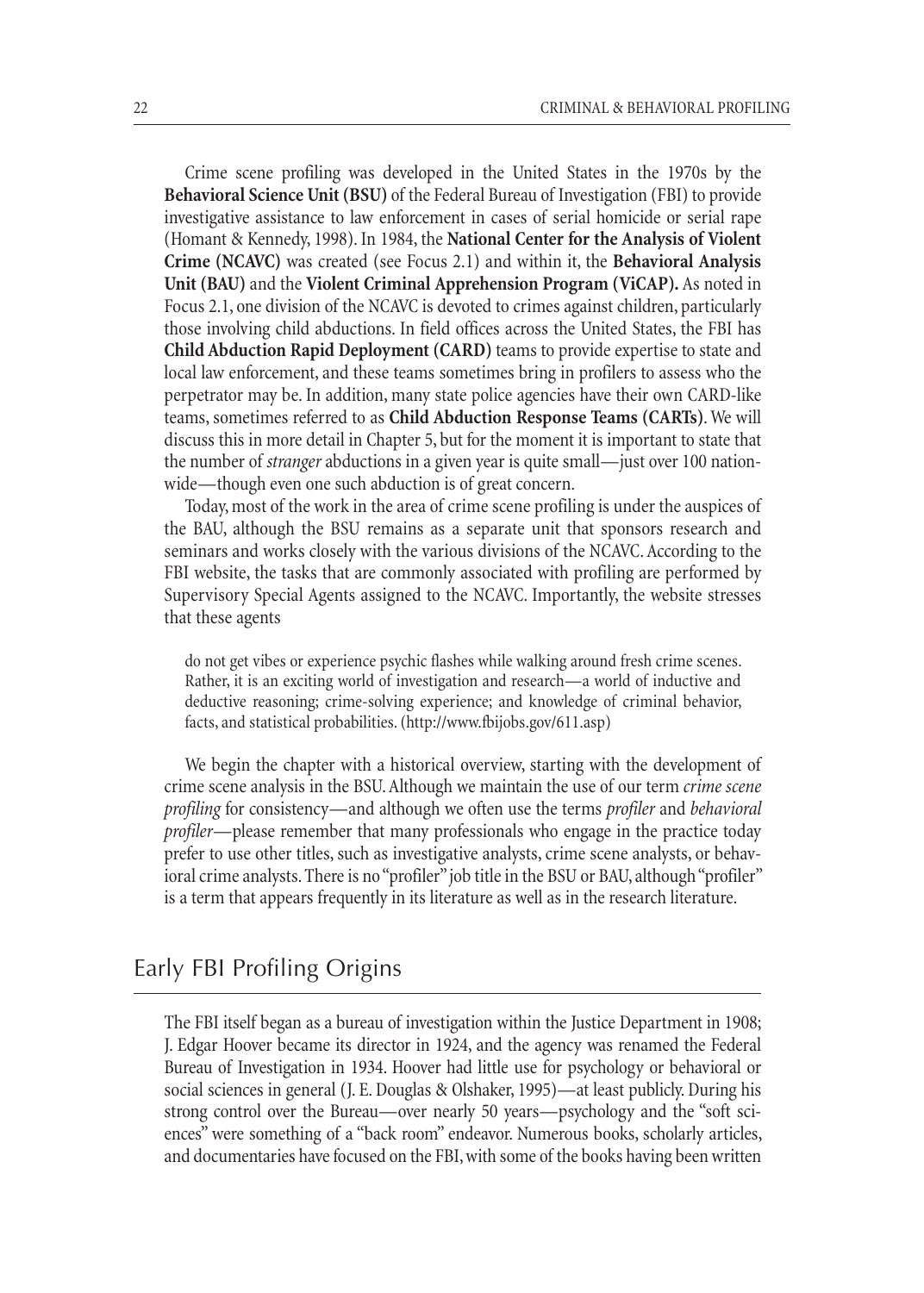by former agents. Moreover, in November 2011, a film about Hoover, *J. Edgar,* directed by Clint Eastwood and starring Leonardo DiCaprio, was released.

Although it could be said that Hoover himself used psychology to his advantage, he did not support the creation of a publicly recognized, psychologically oriented unit in the agency specifically geared toward helping in the investigation of crimes. Hoover's controversial reign over the FBI and his control over many political and other public figures are well documented (e.g., Jeffreys-Jones, 2007; Kessler, 2002). Under his direction, agents spied on student protestors, activists, writers, politicians, professors, actors, and numerous other citizens throughout much of Hoover's tenure, and particularly during the tumultuous period of the 1960s. He is also known to have kept extensive files on the private lives of many individuals, and he was able to maintain power and his own high-ranking position as a result of the incriminating information he had obtained.

#### *THE BEHAVIORAL SCIENCE UNIT AND THE NCAVC*

Following Hoover's death in early 1972, restrictions on the practice of psychology within the agency became more relaxed. A new FBI Academy was opened that year in Quantico, Virginia, and the Behavioral Science Unit was developed. The BSU's mission was to bring behavioral science into the training curriculum for federal law enforcement officers. Behavioral science was meant to be an umbrella term to encompass specific social science disciplines—criminology, psychology, and sociology—in the hope of understanding human behavior, particularly criminal behavior, along with the social factors that influence it. The BSU also evolved into a resource for various state and local law enforcement agencies interested in obtaining help in solving difficult cases.

As noted above, and illustrated in Focus 2.1, the NCAVC was created in 1984. Today, the NCAVC, BSU, BAU, and ViCAP engage in numerous activities (see www.fbi.gov/), not all of which receive much public attention. For example, they offer courses, such as on terrorism, conflict and crisis management, gangs, death investigation, applied criminology, and biopsychological aspects of criminal behavior. In many cases, participants receive college credit from the University of Virginia. With the help of the popular media, however, crime scene profiling has become one of the best-known contributions of the BAU. On many networks, fictional profilers lend their assistance to fictional detectives, and television shows like *Criminal Minds* focus directly on the work of the "real" professionals, often mentioning the agencies themselves by name.

#### Focus 2.1

#### National Center for Analysis of Violent Crimes (NCAVC)

In 1984, President Ronald Reagan announced the establishment of a center designed to provide behavioral-based operational support to federal, state, local, and international law enforcement agencies involved in the investigation of unusual or repetitive

*(Continued)*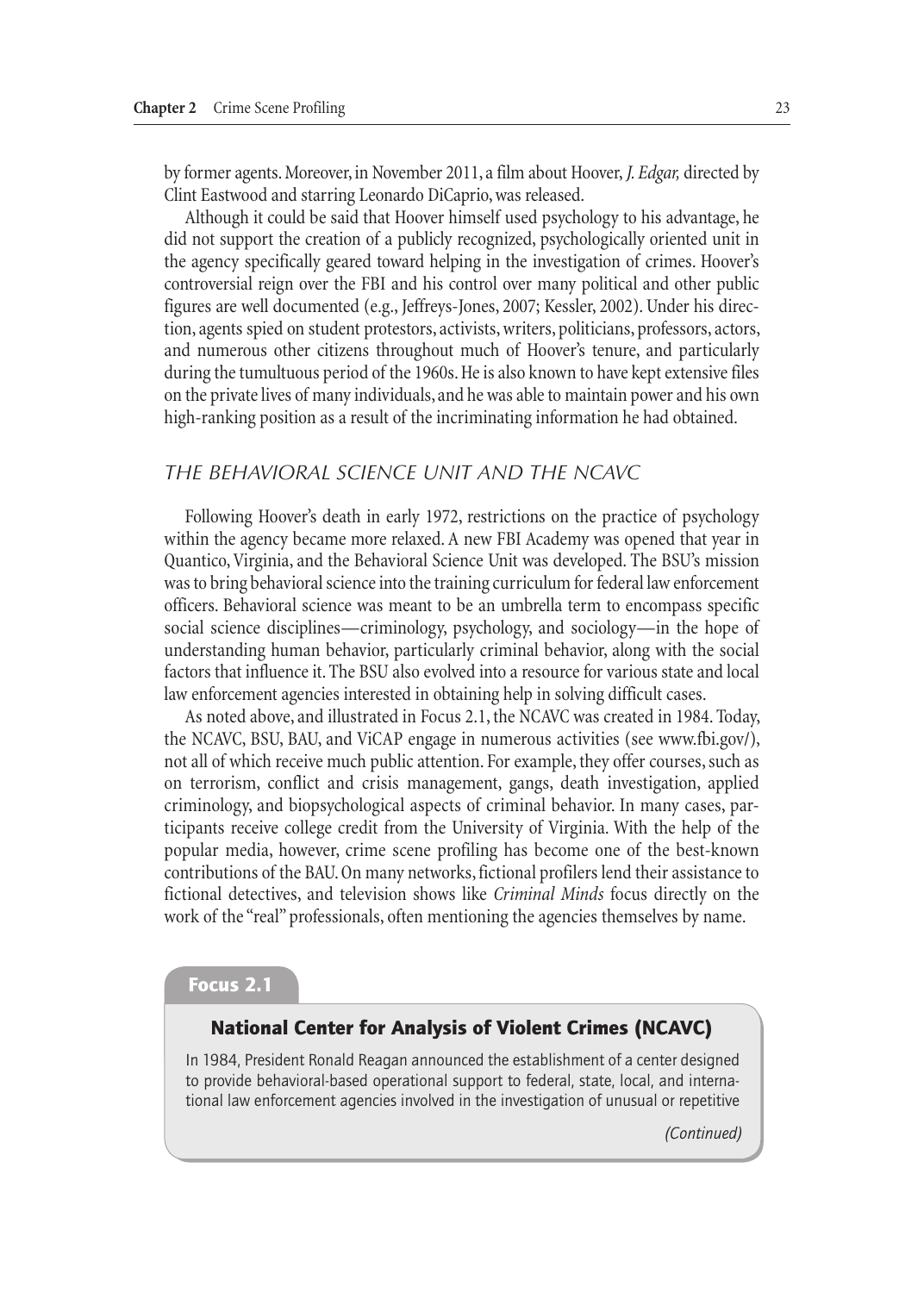#### (Continued)

violent crimes, threats, and terrorism. The center, called the National Center for Analysis of Violent Crime (NCAVC), had the primary mission to consolidate research, training, and operational support activities for the express purpose of providing expertise to any law enforcement agency confronted with unusual, bizarre, or particularly vicious or repetitive violent crimes. The NCAVC is under the auspices of the FBI and consists of four units:

- (1) Behavioral Analysis Unit 1 (counterterrorism threat assessment);
- (2) Behavioral Analysis Unit 2 (crimes against adults);
- (3) Behavioral Analysis Unit 3 (crimes against children); and
- (4) Violent Criminal Apprehension Program (ViCAP).

Unit 1 focuses on matters involving terrorism, threats, arson, bombings, stalking, cyber-related violations, and anticipated or active crisis situations. Unit 2 focuses on serial, spree, mass, and other murders; sexual assaults, kidnappings, missing persons cases; and other violent crimes targeting adult victims. Unit 3 concentrates on crimes perpetrated against child victims, including abductions, mysterious disappearances of children, homicide, and sexual victimization.

The mission of ViCAP (Unit 4) is to facilitate cooperation and coordination between law enforcement agencies and to provide support to those agencies in any effort to apprehend and prosecute violent serial offenders, especially those who cross jurisdictional boundaries. ViCAP maintains a large investigative repository of major crime cases in the United States, including homicides, sexual assaults, missing persons, and other violent cases involving unidentified human remains.

The NCAVC is a prized assignment, and according to its website, positions there are so competitive that individuals selected usually possess 8 to 10 years of experience as an FBI special agent (with 3 years as the basic requirement). Other important qualifications include overall experience as an investigator specializing in violent crimes. NCAVC staff members are trained to conduct detailed analyses of crimes from behavioral, forensic, and investigative perspectives. The purpose of these analyses is to supply law enforcement agencies with a better understanding of the motivations and behaviors of offenders.

One of the pioneers of profiling at the FBI was Howard Teten, who taught Applied Criminology at the FBI Academy. In an effort to incorporate more practical and useful content in his course, Teten consulted with psychiatrist James A. Brussel, who had become well-known for his profiles of the Mad Bomber and, to a lesser extent, his consultation in the Boston Strangler case (both discussed in Chapter 1). Brussel agreed to teach the fundamentals of his profiling technique to Teten. After consulting with Brussel, Teten—along with Special Agent Patrick J. Mullany, who had a master's degree in counseling psychology made profiling a more central theme of his Applied Criminology course. Eventually, Teten and Mullany changed the course's title to Applied Criminal Psychology.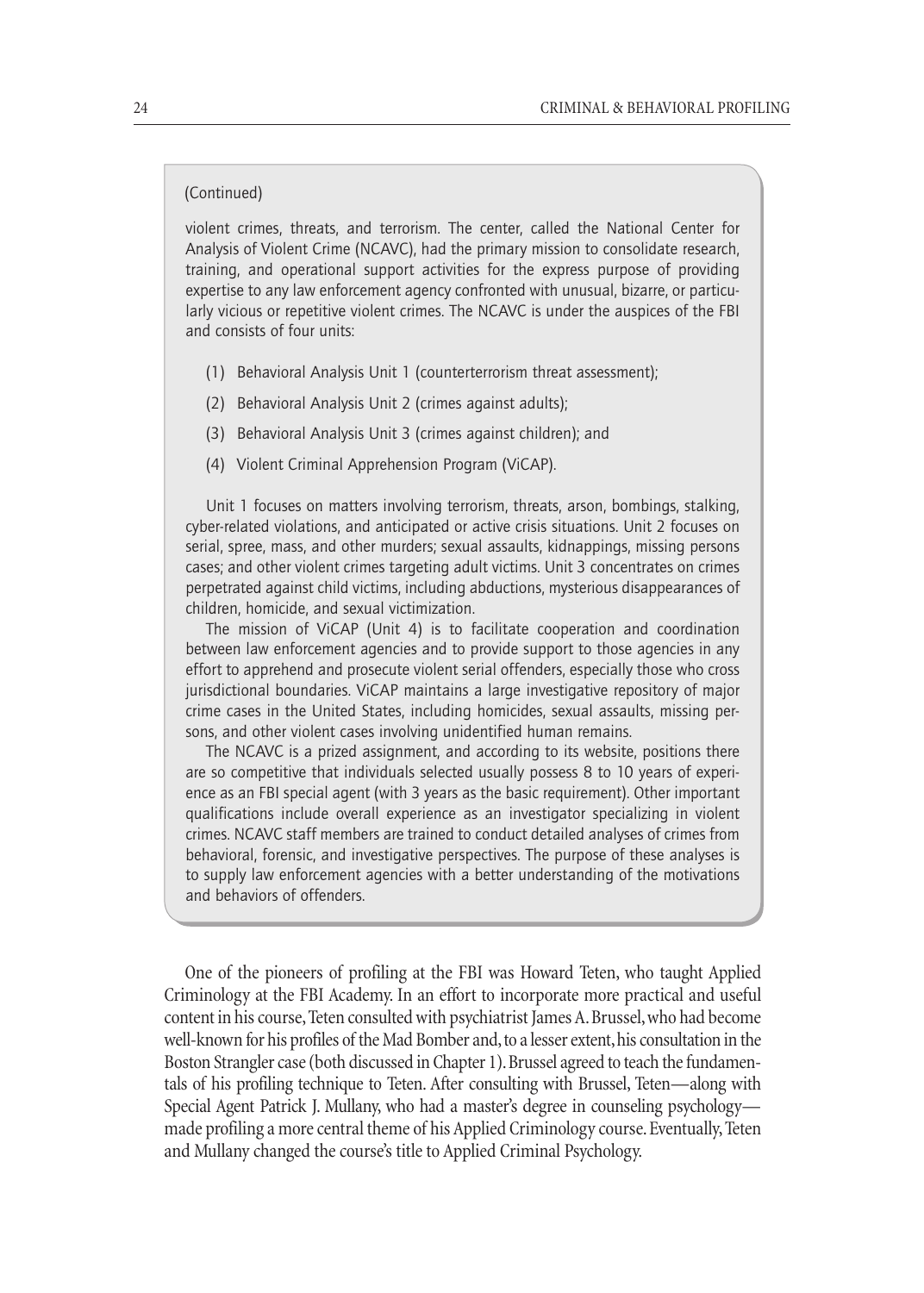Teten's experience with Brussel resulted in a breakthrough in Teten's approach to analyzing crime (J. E. Douglas & Olshaker, 1995). Although Teten did not agree with many of Brussel's Freudian interpretations, he came to the conclusion that one could learn about the motives and personalities of the offender by focusing on the evidence found at the crime scene. In fact, identification of the motivation of offenders in committing crime became the early hallmark of the FBI approach to crime scene profiling. It is a form of **deductive analysis.** The deductive approach to profiling is *case focused* and attempts to infer characteristics of an offender from an analysis of the evidence gathered from a particular crime or series of crimes (Alison et al., 2004). "Deduction involves drawing a conclusion from what we already know" (Carson, 2011, p. 83). In contrast, **inductive analysis** concentrates on statistical averages of the characteristics of the "typical" offender. "Induction involves making an inference from what we already know. With inductive reasoning, we are not certain about our premises and, therefore, we cannot be sure about our conclusions" (Carson, 2011, p. 84). Inductive analysis plays a central role in the profiling methods developed in the United Kingdom, to be covered in Chapter 3. Nevertheless, as we saw in the quote above from the FBI website, both deductive and inductive reasoning are essential components of the profiling endeavor in the United States as well.

Deductive reasoning also is more closely aligned with the clinical approach to profiling, while inductive reasoning is more closely aligned with the actuarial approach. We will review these approaches in more detail shortly. For now, it is important to stress that the FBI's deductive process—which was its main focus during the early years of the BSU—puts heavy emphasis on discovering the reasons a perpetrator committed the crime. The process assumes that the perpetrator's offense-related behavior reflects specific motivations, which in turn will be associated with specific personality characteristics of the offender. For example, if the profiler thinks the crime was motivated by desire for revenge, he or she might look for such traits as hot-headedness or reactive aggression. The FBI's approach also relies heavily on the reasoning, experience, insight, and intuition of the profiler, thus making it very clinical in orientation.

From these early origins, crime scene profiling in the United States developed rapidly. According to Anthony Pinizzotto (1984), in its earlier years, between 1971 and 1981, the BSU provided profiling assistance on 192 investigations. J. E. Douglas (2007) states that when he created a special criminal profiling unit within the BSU in 1981, the Unit received requests for assistance in 54 cases, and the caseload expanded every subsequent year. By the time Douglas retired in 1995, the agency was analyzing more than 1,000 cases a year.

#### *TWO SEMINAL ARTICLES*

In 1980, profiling was introduced to the broader law enforcement community in the United States by two articles in the *FBI Law Enforcement Bulletin*, one written by BSU Special Agents Richard Ault and James Reese (1980) and the other by Special Agents Robert (Roy) Hazelwood and John Douglas (1980). These articles set the early stage for profiling as it is conducted in the United States today. The men would have long careers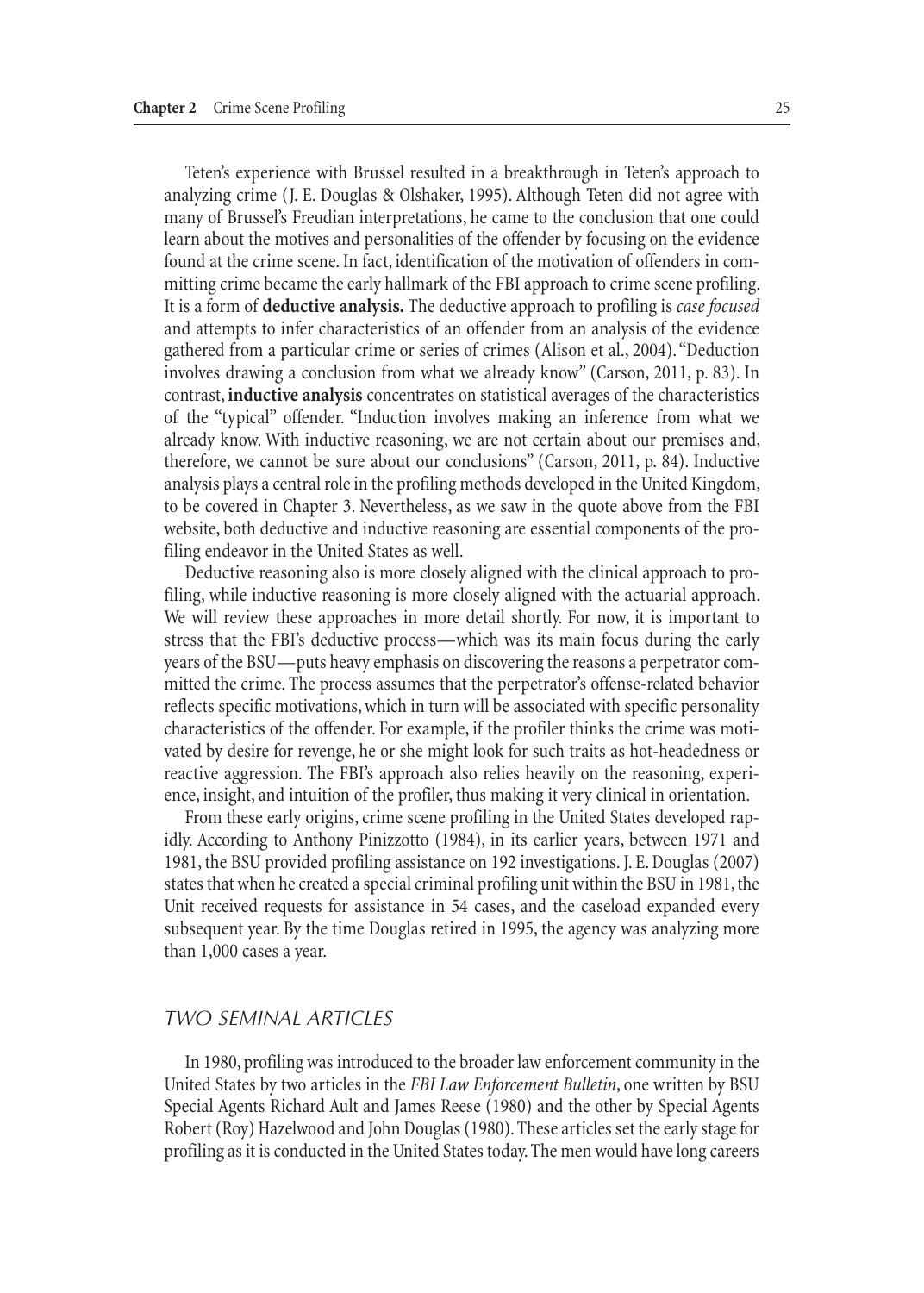with the FBI, and in some cases they continued their consulting activities beyond that time. For example, Hazelwood is the former agent who was ready to testify on linkage analysis in the *Fortin* case cited at the beginning of this chapter. He and other retired FBI agents have formed consulting groups that offer services to public agencies to this day. Douglas would go on to publish books and articles in this area, including such memoirs of his experiences as *Mind Hunter* (1995), *The Anatomy of Motive* (1999), and *The Cases That Haunt Us* (2000), all written with Mark Olshaker. Douglas would also be instrumental in developing the *Crime Classification Manual* (J. E. Douglas, Burgess, Burgess, & Ressler, 1992, 2006), to be discussed later in the chapter. He also was consultant on the motion picture *The Silence of the Lambs* (Demme, 1991) and the apparent inspiration for Agent Jack Crawford in that film.

The first of the two important articles mentioned above, written by Ault and Reese in 1980, was titled "A Psychological Assessment of Crime Profiling." In it, the authors described a case involving a serial rapist who sexually assaulted at least seven women over a 2-year period in an East Coast city. Investigators had no suspects in the case and asked the BSU for help. After examining the evidence gathered by investigators, the BSU advised that the rapes were probably committed by the same person. They described the offender as a white male, 25 to 35 years of age, divorced or separated, marginally employed, with a high school education. The BSU also gave the opinion that the offender had a poor self-image, lived in the immediate area of the rapes, and probably engaged in voyeurism (was a Peeping Tom). Three days after receiving the profile, police investigators identified 40 suspects in the neighborhood who met the age criteria. Then, using additional information from the profile, they were able to narrow their investigation to one individual, who was arrested within a week.

The purpose of the Ault and Reese article was to familiarize the police community with the concept of profiling and to underscore the importance of considering the psychological aspects of any crime. The authors as well as others within the BSU believed that the personality of the perpetrator or perpetrators is especially important in the investigation of hard-to-solve crimes. According to Ault and Reese (1980), "A crime may reflect the personality characteristics of the perpetrator in much the same fashion as the way we keep and decorate our homes reflects something about our personality" (p. 24). They added that the profile may include the following information about the perpetrator:

- Race
- Sex
- Age range
- Marital status
- General employment
- Probable reactions to questioning by police
- Degree of sexual maturity
- Likelihood that the individual will strike again
- The possibility that he or she committed a similar offense in the past
- Possible police record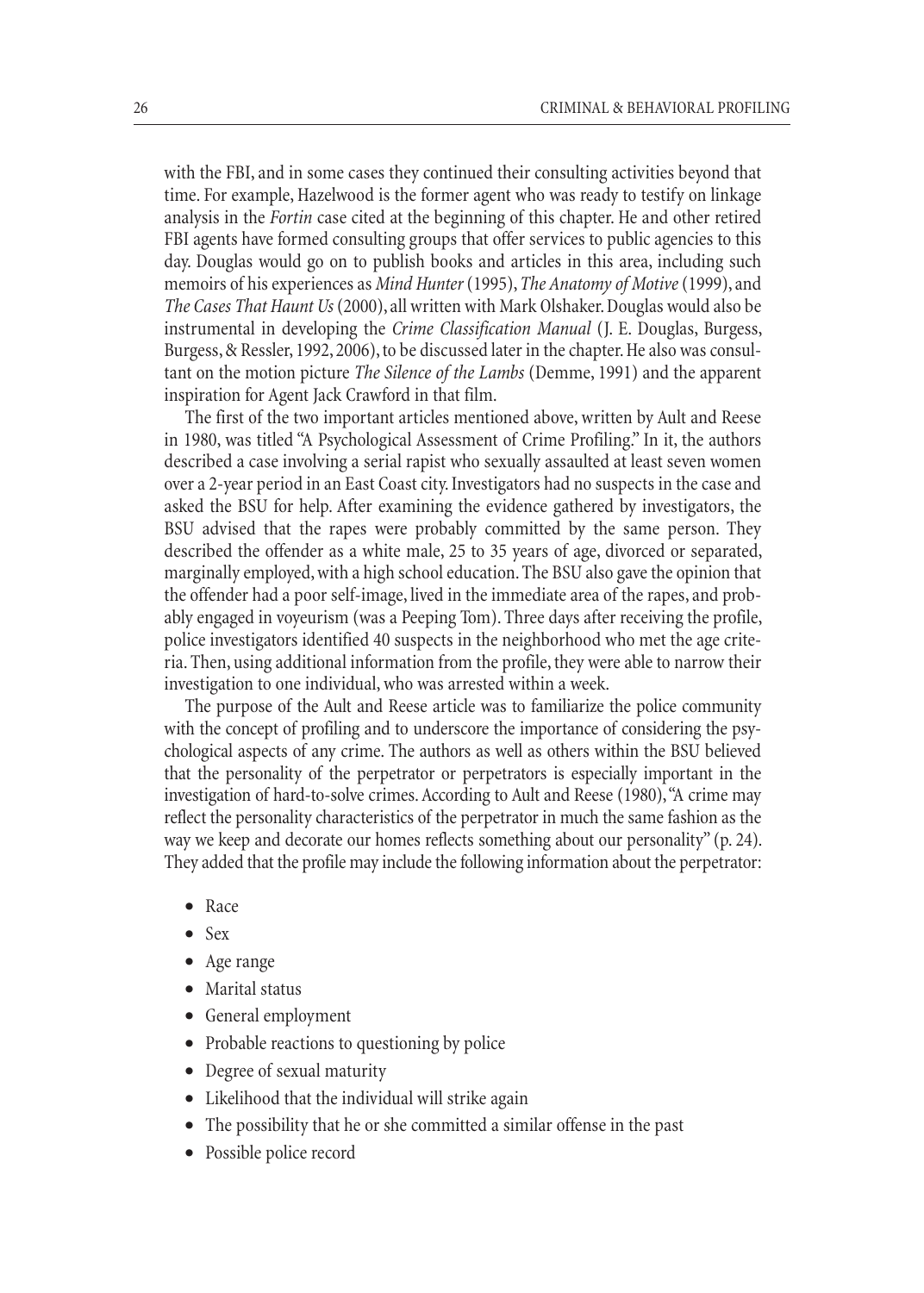Ault and Reese concluded the article by noting that "profiles are not the result of magical incantations and are not always accurate" (p. 24). They added that it was important for profilers to have wide exposure to crime scenes and some exposure to criminals who had committed similar crimes. Officers or investigative teams seeking evaluations from a profiler were advised to send the profiler the following:

- Complete photographs of the crime scene, including photographs of the victim if it is a homicide;
- Complete autopsy, including any results of lab tests done on the victim;
- Complete report of the incident, including date and time of offense, location, weapon used (if known), investigators' reconstruction of the sequence of events, and a detailed interview of any surviving victims or witnesses.

This very practical article in a widely read law enforcement publication likely encouraged police agencies to contact the BSU or seek individuals within their communities who were willing to offer help in this regard. Note, though, that Ault and Reese believed the profiler should have wide exposure to crime scenes, suggesting that law enforcement experience was crucial. To this date, there is debate in the literature as to the relative merits of the practitioner versus the scientist model of profiling (Carson, 2011).

The second seminal article, by Hazelwood and Douglas (1980), was titled "The Lust Murderer." In the article, they described characteristics of individuals who commit heinous sexual offenses, even more heinous than those of other sadistic murderers. The lust murderer could be distinguished because he engaged in mutilation of the breast, rectum, or genitals. However, Hazelwood and Douglas also introduced, in this article, the **organized nonsocial offender** and the **disorganized asocial offender,** along with an accompanying crime scene dichotomy, the **organized** versus **disorganized (O/D)** crime scene. With very few exceptions, lust murderers could be placed into one of the above two categories, and lust murders fell into one of these two crime scenes.

The organized nonsocial offender was methodical and cunning, could be quite amiable, and usually carried out his crimes at a distance from his residence. By contrast, the disorganized asocial offender lacked cunning, had an aversion to society, and experienced difficulty maintaining relationships. He tended to commit his crimes closer to his residence, where he felt secure. The crime scenes left behind in the wake of these offenders' actions—a deliberate, cold, systematic scene, or a chaotic and messy one—reflected their personalities.

Hazelwood and Douglas (1980) indicated that their conclusions were based on case reports of lust murders, interviews with investigative personnel, and a careful review of the literature. However, during the same time period, Douglas also was beginning field research with imprisoned sexual murderers, so it is likely that the information he derived from them had some effect on his conclusions. As Douglas continued his prison research, he and his colleagues also continued to develop the O/D dichotomy. (See Tables 2.1 and 2.2 for the FBI summaries of these concepts.) Because that research provided a backdrop for much of the scientific research on profiling that is conducted today, we give it more attention in the following section.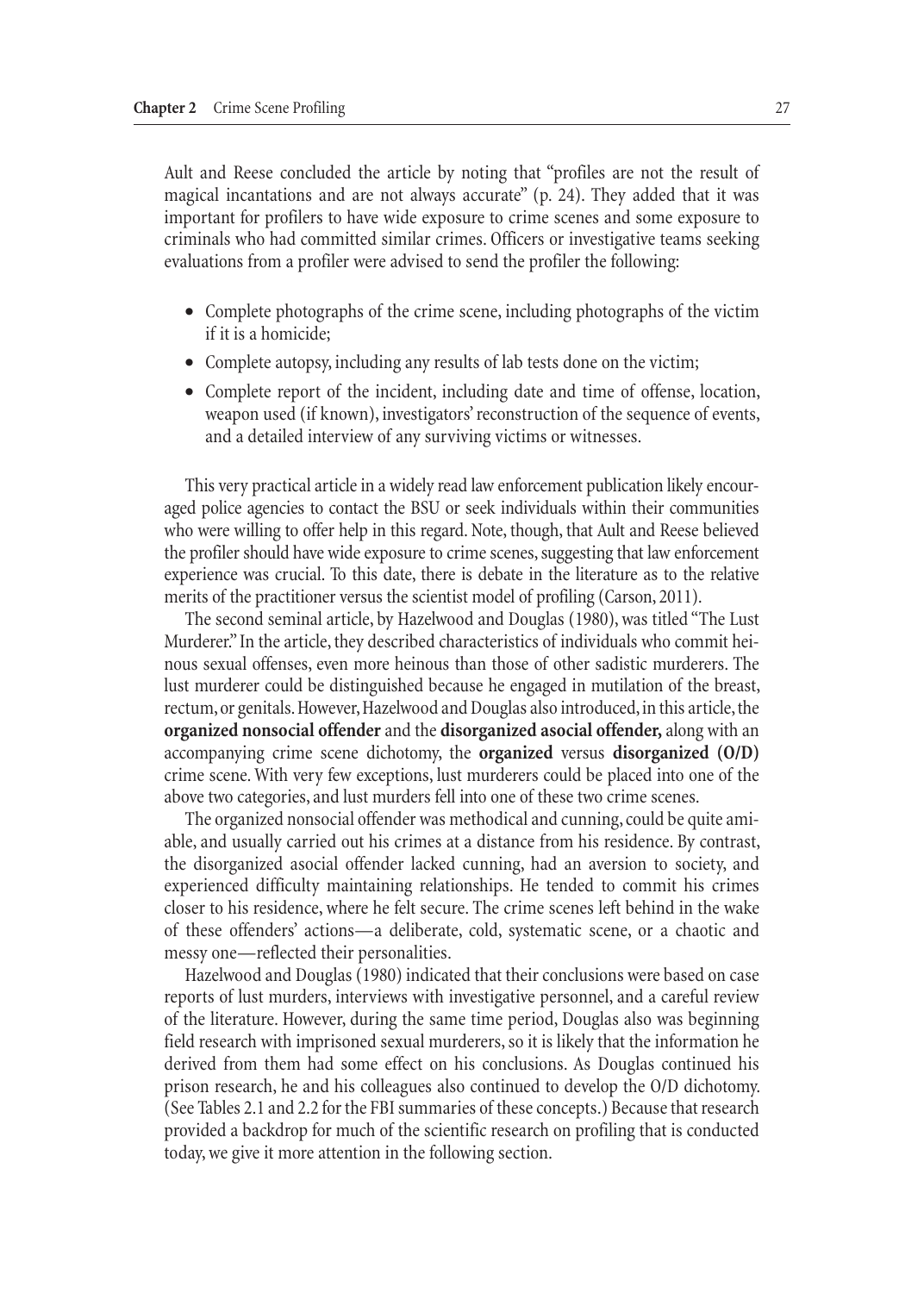| Crassified by the FDI $\mathbf{m}$ FSOS |                                |  |
|-----------------------------------------|--------------------------------|--|
| Organized                               | Disorganized                   |  |
| Average to above-average intelligence   | Below-average intelligence     |  |
| Socially competent                      | Socially inadequate            |  |
| Skilled work preferred                  | Unskilled work                 |  |
| High birth-order status                 | Low birth-order status         |  |
| Father's work stable                    | Father's work unstable         |  |
| Sexually competent                      | Sexually incompetent           |  |
| Inconsistent childhood discipline       | Harsh discipline as a child    |  |
| Controlled mood during crime            | Anxious mood during crime      |  |
| Use of alcohol with crime               | Minimal use of alcohol         |  |
| Precipitating situational stress        | Minimal situational stress     |  |
| Living with partner                     | Living alone                   |  |
| Mobility (car in good condition)        | Lives/works near crime scene   |  |
| Follows crime in news media             | Minimal interest in news media |  |
| May change job or leave town            | Significant behavior change    |  |

**Table 2.1** Profile Characteristics of Organized vs. Disorganized Offenders as Classified by the FBI in 1985

*Source:* Federal Bureau of Investigation (1985), p. 19.

| Offenders as Classified by the FBI |                               |  |
|------------------------------------|-------------------------------|--|
| Organized                          | Disorganized                  |  |
| Planned offense                    | Spontaneous offense           |  |
| Victim a targeted stranger         | Victim/location known         |  |
| Personalizes victim                | Depersonalizes victim         |  |
| Controlled conversation            | Minimal conversation          |  |
| Crime scene reflects control       | Crime scene random and sloppy |  |
| Demands submissive victim          | Sudden violence to victim     |  |
| Restraints used                    | Minimal use of restraints     |  |
| Aggressive acts prior to death     | Sexual acts after death       |  |
| Body hidden                        | Body left in view             |  |
| Weapon/evidence absent             | Weapon/evidence often present |  |
| Transports victim or body          | Body left at death scene      |  |

**Table 2.2** Crime Scene Differences Between Organized and Disorganized Offenders as Classified by the FBI

*Source:* Federal Bureau of Investigation (1985), p. 19.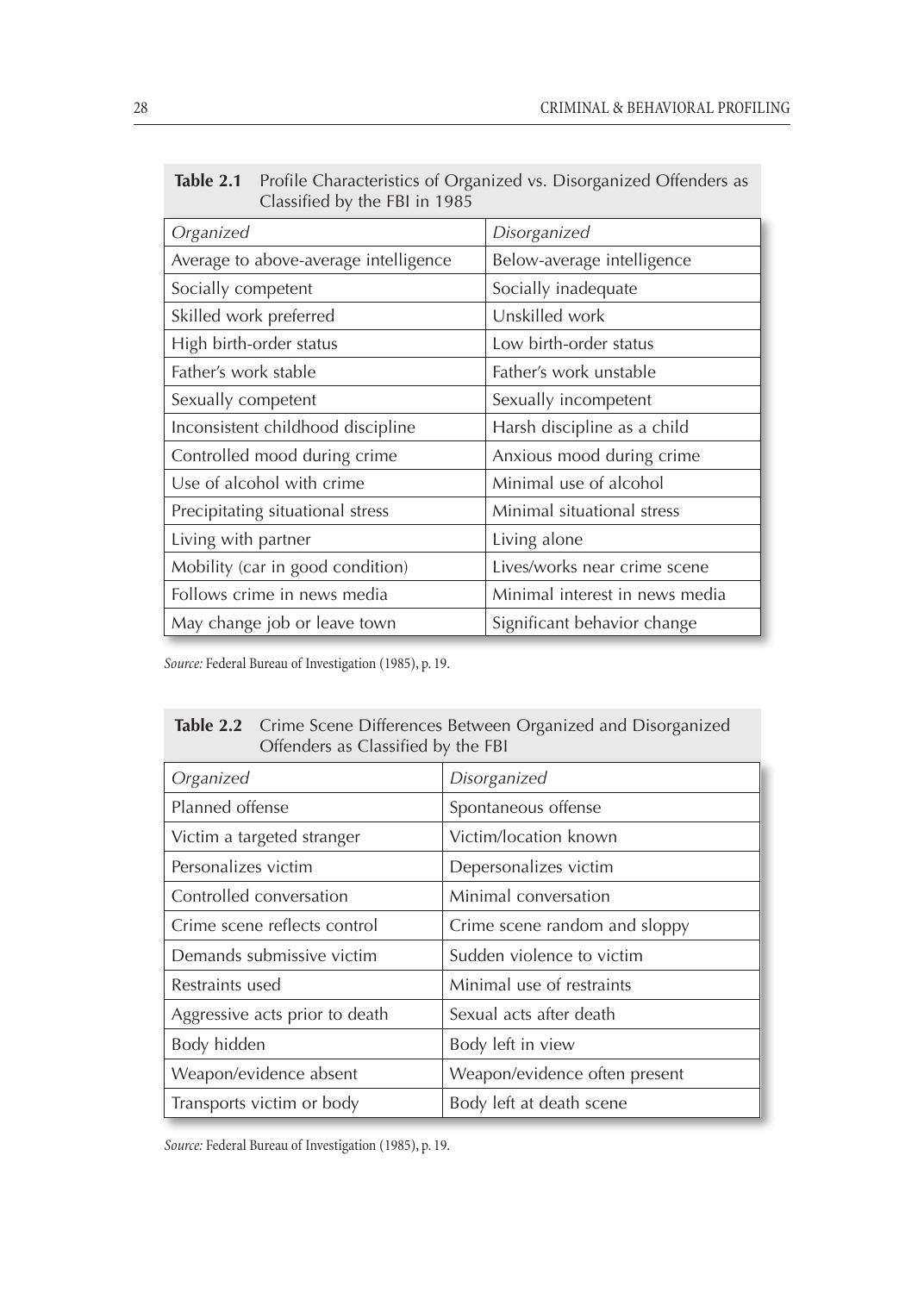It is important to emphasize that, like Ault and Reese, Hazelwood and Douglas (1980) acknowledged that there were limitations to profiling. They referred to the profile as a useful investigative tool, but one that "must not alter, suspend, or replace prescribed investigative procedures" (p. 133). They also wrote, "The process is an art and not a science" (p. 133). As we will see throughout this book, many profilers today would disagree with this appraisal, maintaining that profiling as practiced today is more scientific. However, both critics of profiling and supporters of more intuitive profiling would argue that Hazelwood and Douglas called it right back then, and that even today, profiling as it is often practiced is more art than science.

## *THE DOUGLAS AND RESSLER INTERVIEWS*

Between 1979 and 1983, John Douglas and fellow agent Robert Ressler, while on the road providing training to various law enforcement agencies, conducted a series of informal interviews with convicted murderers, including sexual murderers. In 1977, Douglas had become one of the instructors of the Applied Criminal Psychology course at the FBI Academy that was first designed by Howard Teten, but he was not satisfied with the course content. In his book *Mind Hunter* (Douglas & Olshaker, 1995), Douglas complains that as popular and useful as the course was, it was based primarily on theories from the academic world and not from experiences and talents of the law enforcement world. In addition, much of the course included anecdotes or "war stories" told by instructors, some of whom had never been out on the street. Douglas' prison visits, then, were undertaken to add some depth to the Applied Criminal Psychology course. He would later write, "The prison visits became a regular practice whenever Bob Ressler or I were on a road school and could get the time and cooperation" (Douglas & Olshaker, 1995, p. 111). He goes on to say,

By the time Bob and I had done ten to twelve prison interviews, it was clear to any reasonably intelligent observer that we were onto something. For the first time, we were able to correlate what was going on in an offender's mind with the evidence he left at a crime scene. (p. 117)

Douglas also began to realize that although he and Ressler were learning about the "criminal mind," the material they gathered at the prisons was not well organized or systematic.

In the early 1970s, Douglas had met Dr. Ann Burgess, a professor of psychiatric nursing at the University of Pennsylvania and a leading authority on rape and its psychological consequences. The two agreed to work together on a more systematic research project with felons convicted of sexual homicides, often more than one. Burgess obtained a grant from the National Institute of Justice to fund the project and developed a 57-page questionnaire for Douglas and Ressler to use while interviewing the inmates. The project was called the Patterns of Homicide Crime Scene Project (A. Burgess, Hartman, Ressler, Douglas, & McCormack, 1986).

The project was concluded after a total of 36 imprisoned sexual killers had been interviewed. They were asked questions regarding their backgrounds, their behavior at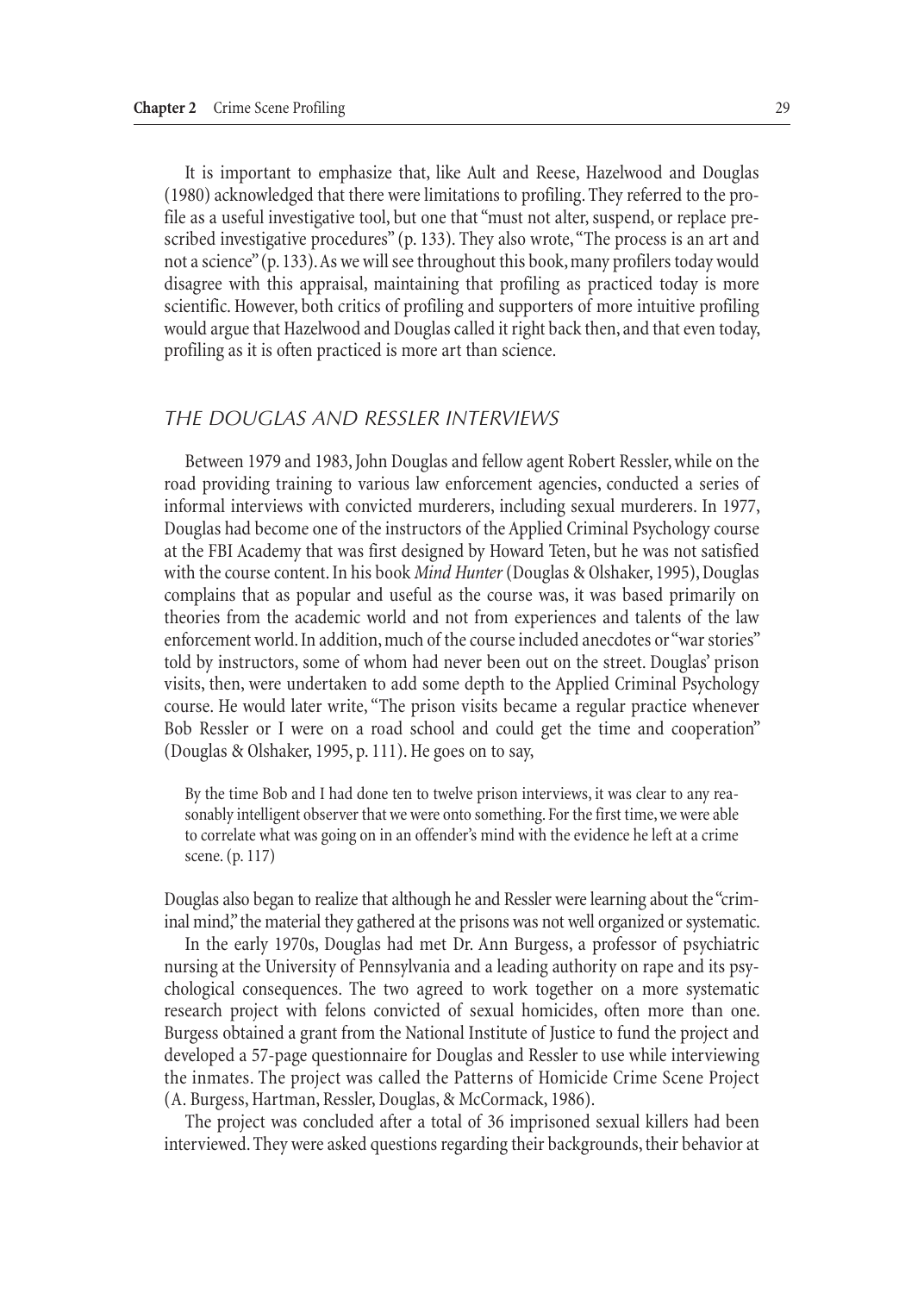the crime scene, and their post-offense behavior. In addition, the agents reviewed their criminal records. It should be mentioned that there were significant gaps in the information in the data set obtained by Douglas and Ressler, as some offenders refused to answer a number of the questions. As will be noted later in the chapter, contemporary researchers have focused on these and other limitations of the research. Regardless, the agents' goal was to establish a core basis for profiling crimes based on a psychological framework.

Burgess, Douglas, Ressler, and other colleagues began by looking for identifiable patterns in the killers' background, personality, and characteristics of their crimes. The pattern they believed they found was essentially the one described in the 1980 article Douglas had written with Roy Hazelwood: Some killers were well organized and selfcontrolled in their strategies and methods of selecting and killing victims, whereas others were disorganized and impulsive in their approach. Based on this interpretation, Douglas and Ressler were able to divide the killers into a distinct dichotomy, with 24 classified as organized (involving 97 victims) and 12 classified as disorganized (involving 21 victims). This "discovery"—which seemed to document the theory put forth in the 1980 article became one of the core guiding elements in crime scene investigations.

#### *FURTHER DEVELOPMENT OF THE O/D DICHOTOMY*

In 1986, Ressler, Burgess, Douglas, Hartman, and D'Agostino, using the original Douglas-Ressler interview data, further elaborated on the organized/disorganized classification model, proposing that the crime scene itself would reflect these characteristics. Recall that the BSU believed the offenders' behavioral and personality characteristics can be determined from the evidence at a crime scene. "Like a fingerprint, the crime scene can be used to aid in identifying the murderer" (p. 291). That fingerprint could take one of two forms, either organized or disorganized.

One of the primary objectives of the above study was to bring more scientific respectability to the Douglas-Ressler data by subjecting it to statistical analysis. As the authors wrote,

In meeting the study's first objective, we demonstrated that there are in fact consistencies and patterns in crime scenes that are objectively quantifiable and that distinguish organized from disorganized sexual murderers. The labels "organized" and "disorganized" are not only convenient because of their visual connotations to the crime scene but also have an objectivity to them. (Ressler, Burgess, Douglas, et al., 1986, pp. 293, 297)

Using the same interview data, Ressler, Burgess, Hartman, Douglas, and McCormack (1986) examined to what extent these sexual murderers had been subjected to sexual abuse as children and adolescents. The study was prompted by frequent law enforcement requests for help in solving "motiveless" homicides. Preliminary investigations by the FBI had revealed that most of these motiveless murders clearly had a sexual component. The prevailing theory at the time was that sexual offenders assaulted others because they had been sexually assaulted themselves (e.g., Groth, 1979b). As hypothesized, the researchers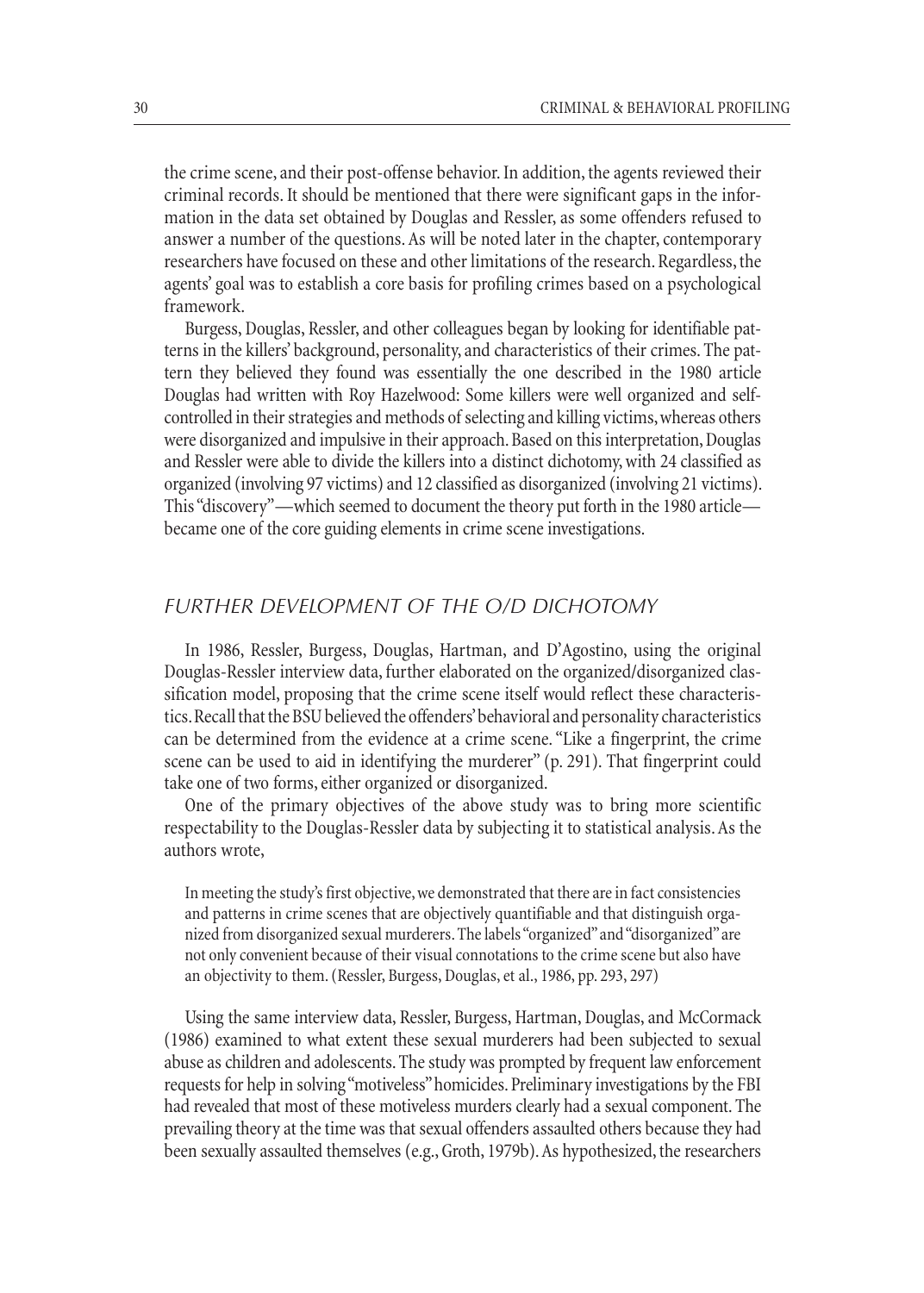discovered that when the sexual killers were questioned about prior sexual abuse, 43% of them said they had been sexually abused as children (age 1–12), and 32% reported being abused in adolescence (age 13–18). The investigators concluded that, for those men who commit sexual murder, their cognitive processes appear to sustain and perpetuate fantasies of sexually violent actions. In other words, murder that appears to be motiveless is largely driven by sexual gratification propelled by fantasies.

The researchers discovered that murderers who had been sexually abused began to fantasize about rape at a significantly earlier age than murderers who had not been sexually abused. Moreover, sexually abused murderers were more likely to mutilate victims than non–sexually abused murderers. Mutilation was defined as the deliberate cutting usually after death—of the sexual areas of the body, such as breasts and genitals. Ressler, Burgess, Hartman, et al. (1986) found that the sexually abused murderers' life paths were characterized by a high level of aggression toward children, peers, and adults. The authors speculated that "undisclosed and unresolved early sexual abuse may be a contributing factor in the stimulation of bizarre, sexual, sadistic behavior" (p. 282).

Today, the organized/disorganized distinction is one of the most widely cited classification systems of violent, serial offenders (Canter et al., 2004), but as we will note later in the chapter, it is not without its critics. John Douglas and his colleagues (Douglas, Ressler, Burgess, & Hartman, 1986) eventually introduced a third category to the typology, which they called the mixed offender. The **mixed crime scene**—left behind by the mixed offender—has characteristics of both organized and disorganized behavior. For example, a crime may have begun as carefully planned, but deteriorated into a disorganized crime when things did not go as planned. The O/D classification has also been extended to other crimes, including burglary and arson (Douglas, Burgess, Burgess, & Ressler, 1992).

In summary, an organized crime scene indicates planning and premeditation on the part of the offender. The crime scene suggests indicators that the offender maintained control of himself or herself as well as the victim. It is expected that he or she is socially and interpersonally skillful in handling potential victims. The offender probably relies on a verbal approach in obtaining victims. In addition, the organized killer or assaulter usually selects victims according to some personal criteria. The notorious serial killer Ted Bundy, for example, selected young, attractive women who were similar in appearance. He was also successful in the abduction of these women from highly visible areas, such as beaches, college campuses, and ski lodges, indicating considerable planning and premeditation (J. E. Douglas et al., 1986).

In contrast, a disorganized crime scene shows that the offender very probably committed the crime without premeditation or planning. He or she probably lives close to the location in which the crime was committed. The crime scene reveals that the offender acted on impulse or in a rage, or in a state of extreme excitement. The disorganized perpetrator obtains victims by chance, often without specific criteria in mind. For example, Herbert Mullin of Santa Cruz, California, killed 14 people of varying types (e.g., an elderly man, a young girl, and a priest) over a 4-month period (J. E. Douglas et al., 1986). It is also assumed that the disorganized offender is socially inadequate and unable to maintain interpersonal relationships. Most often, the victim's body is found at the scene of the crime.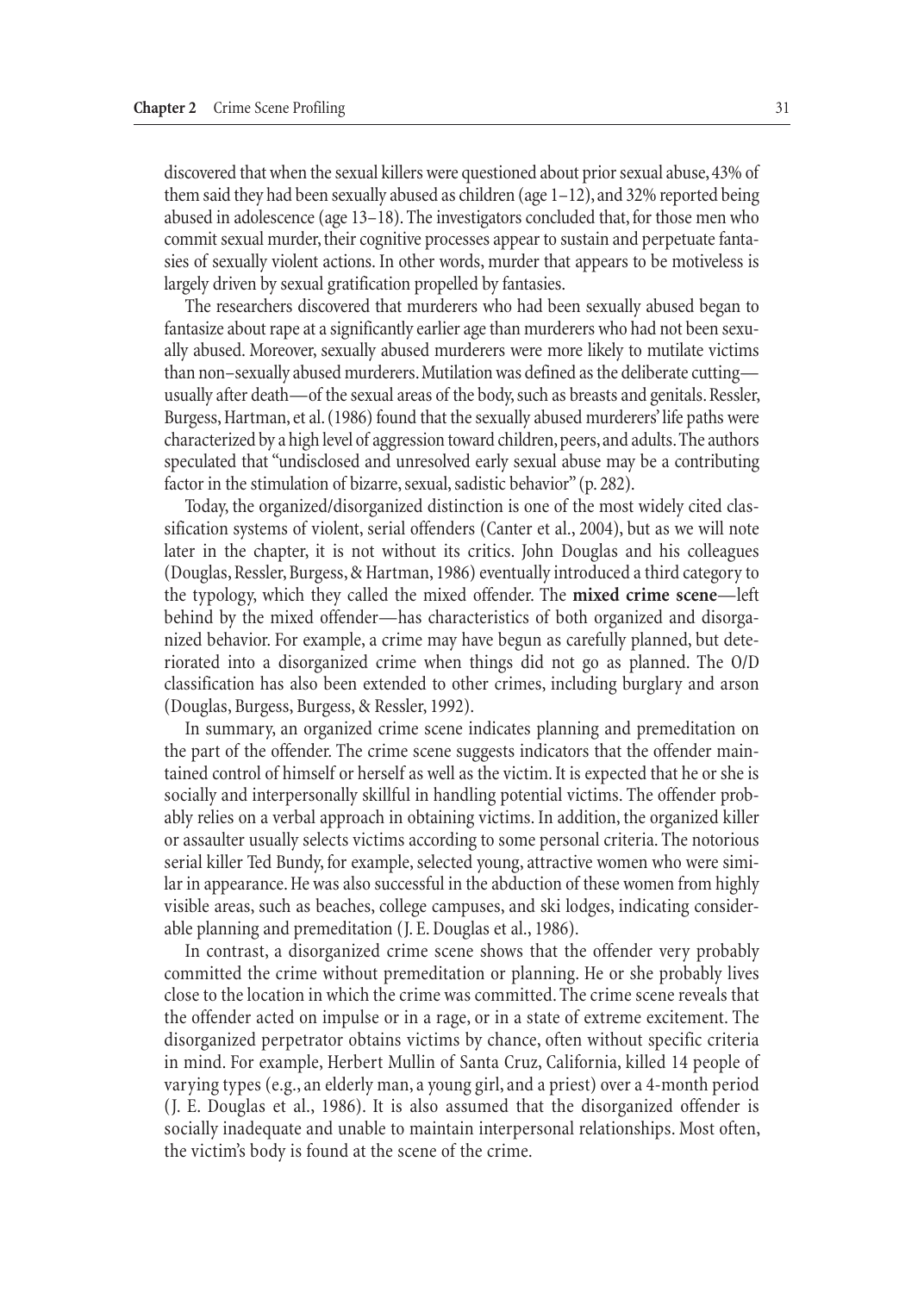## The Crime Classification Manual

The above studies, along with others conducted during the 1980s on crimes like murder, rape, child abduction, and arson, provided important information on the distinguishing characteristics of these crimes (J.E. Douglas et al., 1992). These characteristics formed the basis for the profiling techniques used by FBI investigators at that time.

Much of the commentary and research on profiling carried out by the FBI during that time was summarized in the *Crime Classification Manual* (*CCM*), first published in 1992 (J. E. Douglas et al.) and reissued in 2006. Its subtitle is *A Standard System for Investigating and Classifying Violent Crimes*. The manual is a compilation of offender profiling applications and crime scene characteristics related to a wide variety of violent crimes. The defining characteristics of each crime are outlined, and each is accompanied by a case study that includes background information about the crime, characteristics of the victim, crime scene indicators, and forensic findings. The second edition of the *CCM* (2006) adds computer crimes, religious-extremist murder, and elder female sexual homicide. The second edition also contains new information on stalking and child abductions. (See Focus 2.2 for a summary of cult murder, according to the *CCM.*)

#### Focus 2.2

#### Cult Murder

The following is an illustration of the type of information contained in the *Crime Classification Manual* (*CCM*). The material is adapted from J. E. Douglas et al., 1992, pp. 144–146.

The *CCM* defines a cult as "a body of adherents with excessive devotion or dedication to ideas, objects, or persons, regarded as unorthodox or spurious and whose primary objectives of sex, power, and/or money are unknown to the general membership" (p. 145). In other words, the cult's leader is aware of what he or she is doing, but most of the followers are not. When two or more members of the cult commit murder, it is classified as a cult murder.

Victims: Random victims are occasionally preyed upon, but generally victims are members of the cult or someone on the fringes of membership. Typically, more than one individual is killed.

Crime Scene Indicators Frequently Noted: The *CCM* notes that the crime scene may contain symbolic items (e.g., artifacts or images), and the status of the body is dependent on the purpose of the killing. If the killing is intended as a widespread message, there will be little attempt to conceal the bodies; if intended to intimidate a small circle within the cult, bodies may be concealed through burial.

Staging: Not usually present.

Common Forensic Findings: Wounds from firearms, blunt-force trauma, sharp pointed objects. Mutilation of the body is possible.

Investigative Considerations: The *CCM* notes that the general membership of the cult may be told the crime was committed as part of the group's belief. However, the leader's motivation "will be a controlling factor: a macho way to justify the homicide,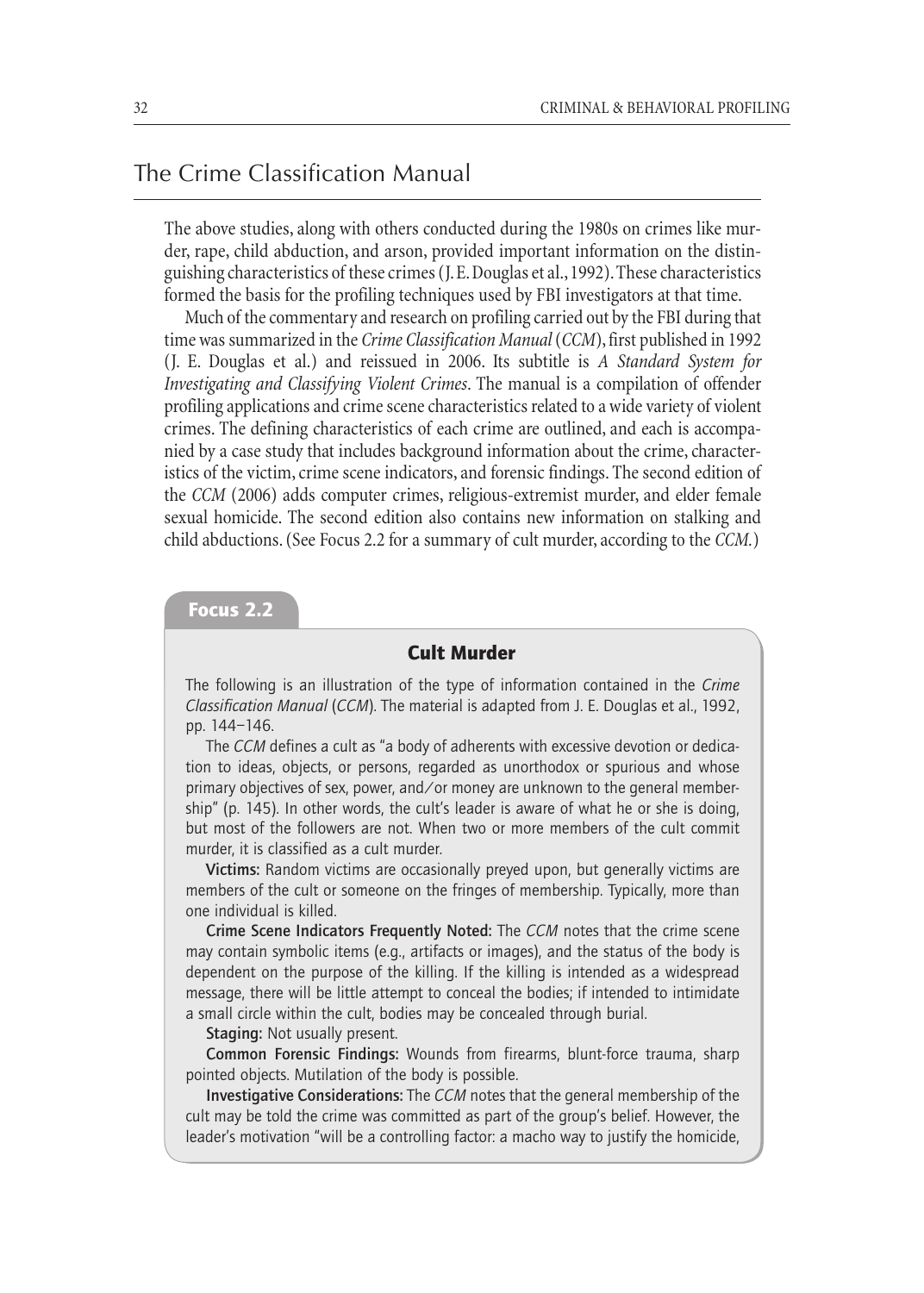tighten his control of the group, and/or eliminate troublemakers or less devoted followers who threaten his authority" (p. 146).

Case Study: To illustrate cult murder, *CCM* authors used the 1990 investigation in Cleveland of the murder of five members of a family, the Averys, who had joined a radical splinter group of a church led by Jeffrey Lundgren. The family did not wholeheartedly endorse Lundgren's philosophy and were subsequently isolated from the group. They were possibly trying to separate from it at the time of their deaths. Lundgren had persuaded his followers that the family should be killed as a cleansing sacrifice. He was ultimately convicted, sentenced to death, and executed in October 2006. His wife and son are serving sentences of 150 years to life and 120 years to life, respectively.

Note that the *CCM* includes victim characteristics. According to the FBI, in answering the question, "Why was this particular person targeted for a violent crime?" investigators will often be led to the motive. Even if the crime *seemed* to be a random one—for example, the victim was just in the wrong place at the wrong time—the motive of the offender could be gleaned. The victim might share characteristics with other victims of similar crimes. In addition, the *CCM* attempts to standardize the language, terminology, and definitions of these crimes for investigators and criminal justice personnel. Concluding chapters on crime scene analysis in the *CCM* define many of the concepts we will discuss below.

## Crime Scene Profiling Today

Although we focused above on the work of investigators in the United States, it is important to stress that crime scene profiling or criminal profiling also has grown dramatically in popularity across the world during the past 40 years (Snook, Eastwood, Gendreau, Goggin, & Cullen, 2007). In Chapter 3, we will discuss in greater detail the work done in other countries, particularly the United Kingdom. Although crime scene profiling has many similarities, there are also discernible differences in the methods used by the analysts. For example, the United Kingdom and Canada have taken a more actuarial or statistical approach to profiling, while the United States has taken a more clinical approach. Nevertheless, there is increasing "cross-fertilization" of training across the globe, so both clinical and actuarial approaches are in evidence.

As we described in Chapter 1, crime scene profiling is the process of identifying cognitive tendencies, behavioral patterns, motivation, emotional dispositions, and demographic variables of an unknown offender based on characteristics and evidence gathered at the scene of the crime. Based on crime scene information and the predicted characteristics and habits of the offender derived from the scene, the analyst or profiler tries to describe general characteristics of the offender or offenders and possibly predict where and how the next crime may occur. In serial murder cases, for example, a profiler may find clues indicating that the span of time between offenses is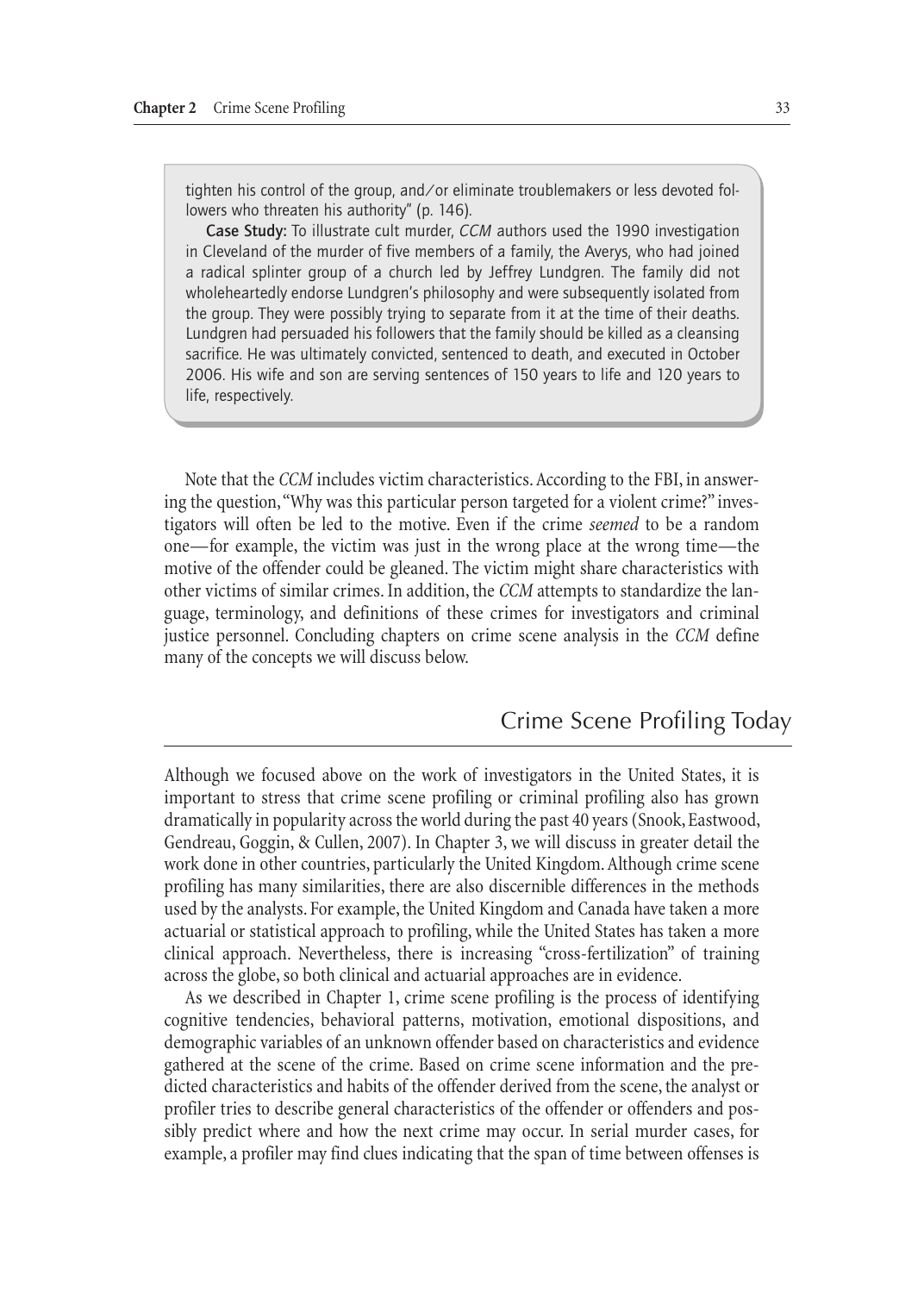lessening. In some cases, a possible suspect has been identified and police want to know whether this individual has personality characteristics that are consistent with the crime scene.

Crime scene profiling is used most often when investigators have few clues that could help solve the case, and they are making little headway as to who may have committed the crime. In some situations, however, the behavioral consultant is brought in at the very beginning of a case. This is most likely to occur if the case is a particularly heinous one or if law enforcement officers have a working relationship with the behavioral expert. Crime scene profiling also is often used in rape and homicide investigations, particularly when a crime appears to be committed by a serial offender, or in child abduction cases, where the first few hours after a child's disappearance are crucial. Each of these crimes will be discussed in more detail in Chapter 5.

It should be emphasized that crime scene profiling—even in its most sophisticated form—rarely can point directly to *the* person who committed the crime. Instead, the process helps develop a manageable set of hypotheses for identifying who *may* have been responsible for the crime. The development of the profile is a probabilistic process that requires a considerable amount of information about the offense. For example, police reports, detailed crime scene photographs, witness statements, forensic laboratory reports, and—if the case is a homicide—autopsy reports are important (O'Toole, 1999). If at all possible, the profiler should visit the crime scene. Detailed information about the victim's lifestyle, background, and physical characteristics is also paramount.

If done competently, a profile will provide some statistical probabilities of the demographics, geographic patterns, and psychological features of the offender. (Note, though, that geographic profiling is its own category, one to be covered in Chapter 4.) According to Mary Ellen O'Toole (1999)—an FBI special agent for 28 years who is now associated with a private company that trains criminal justice officials—a profile may suggest the offender's lifestyle, race, gender, emotional age as well as chronological age, marital status, level of formal education or training, occupation, and work history. It may also contain information about the offender's ability to relate and communicate with others, the likelihood of prior criminal behavior, the presence of dementia or other mental deterioration, feelings of guilt concerning the crime, the likelihood of committing the crime again, and motivation for the offense. In addition, the profile report should—if possible—include how the crime most likely occurred and the interaction between the offender and the victim. Profiles also may be able to indicate what type of victim is at risk. Finally, a profile should eliminate substantial segments of the population from further investigation.

Basically, crime scene profiling is usually done in three stages. First, police officers and detectives collect crime scene data, such as forensic photographs, autopsy results, and all relevant physical evidence. Second, this information is then turned over to a profiler or team who analyzes the data and offers an "educated hypothesis" about important characteristics of the offender. Recall from the first chapter that Brussel reviewed information provided by police and produced a preliminary profile within a few hours, while detectives awaited his conclusions. Likewise, the "profilers" in the popular, fictionalized accounts (TV shows such as *Criminal Minds*, *Bones*, *Numb3rs*) waste little time in providing their input. Responsible, professional analysts in the real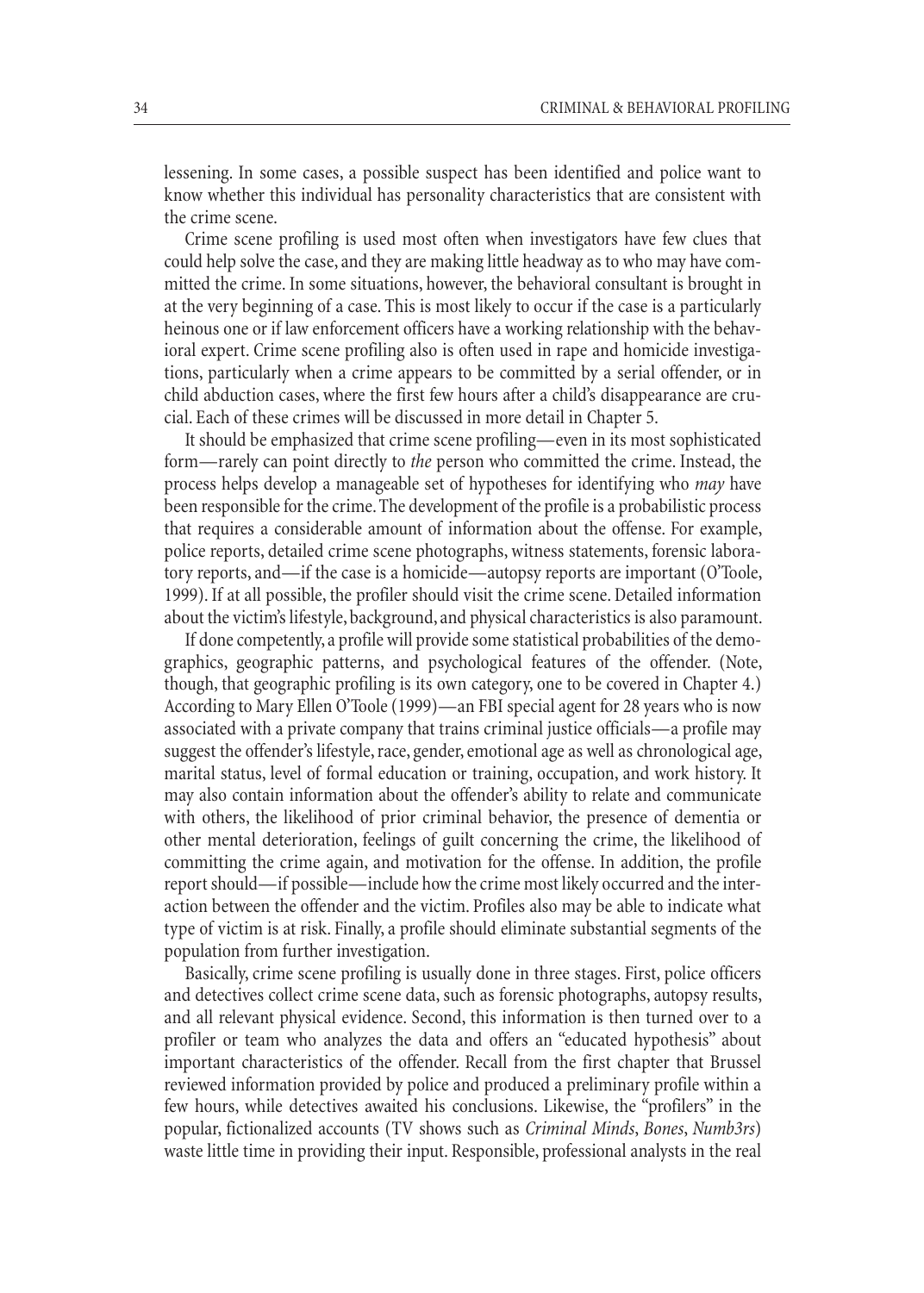world are more guarded and cautious. Third, the profile report, including predictions, is then communicated to the police investigating the case. In some cases, profilers do not have the luxury of thoughtful, deliberative assessment of the evidence. In child abduction cases, for example, time is of the essence—making information both crucial and, unfortunately, more subject to error.

#### *PROFILING TERMINOLOGY*

A review of the literature on crime scene profiling will uncover certain terms that occur with some consistency. For example, in crime scene investigations as outlined by John Douglas and his colleagues in the *CCM* (1992), investigators are advised to look for such clues in the crime scene as the modus operandi; personation or a signature; and whether or not there is any staging, souvenir or trophy taking, or psychological undoing.

The **modus operandi,** or MO, refers to the actions and procedures an offender uses to commit a crime successfully. It is a behavioral pattern that the offender learns as he or she gains experience in committing the offense. However, the MO is subject to change. Repeat offenders may change their MO in an attempt to develop a method that is most effective. For example, serial burglars find new tools or different methods of overriding an alarm system, and serial killers often become more daring and risky in their selection of victims or in the clues they leave for police. Consequently, although the MO cannot be ignored, investigators may make a serious error if they place too much significance on this aspect when linking crimes.

**Personation** refers to any behavior that goes beyond what is necessary to commit the crime. When such behaviors are demonstrated by a *serial* offender, it is called the **signature.** For example, a serial offender may leave at the crime scene evidence of a repetitive, almost ritualistic behavior from crime to crime. The signature may involve certain items that are left behind or removed from the scene, or other symbolic patterns such as writings or drawings on the wall. Some burglars tailor their styles (or their signature) to convey messages to victims and investigators, hoping to induce some strong emotional reactions from the victims, such as fear or anger. The burglar may leave a frightening or threatening note or "violate" some personal item, such as intimate clothing, a photograph, or a diary. Consequently, the emotional reactions of burglarized victims often run the gamut from anger and depression to fear and anxiety (Brown & Harris, 1989). If there are murder victims, personation or a signature may involve body positioning, mutilation, or other symbolic gestures on the body that are primarily significant only to the offender.

The signature is thought to be related to the cognitive processes of the offender and, because it is relatively consistent in its characteristics, it may be more informative to an investigator and more useful in the profiling process than the MO. In many cases, the signature reveals the motivations of the crime, as it is assumed that it points to the underlying psychological and emotional needs of the offender (Turvey, 2008). For example, an adult victim's body may be positioned in a particularly demeaning fashion, a flower may be left on a child's body, or a burglar may write crude messages on walls implying control over his victims.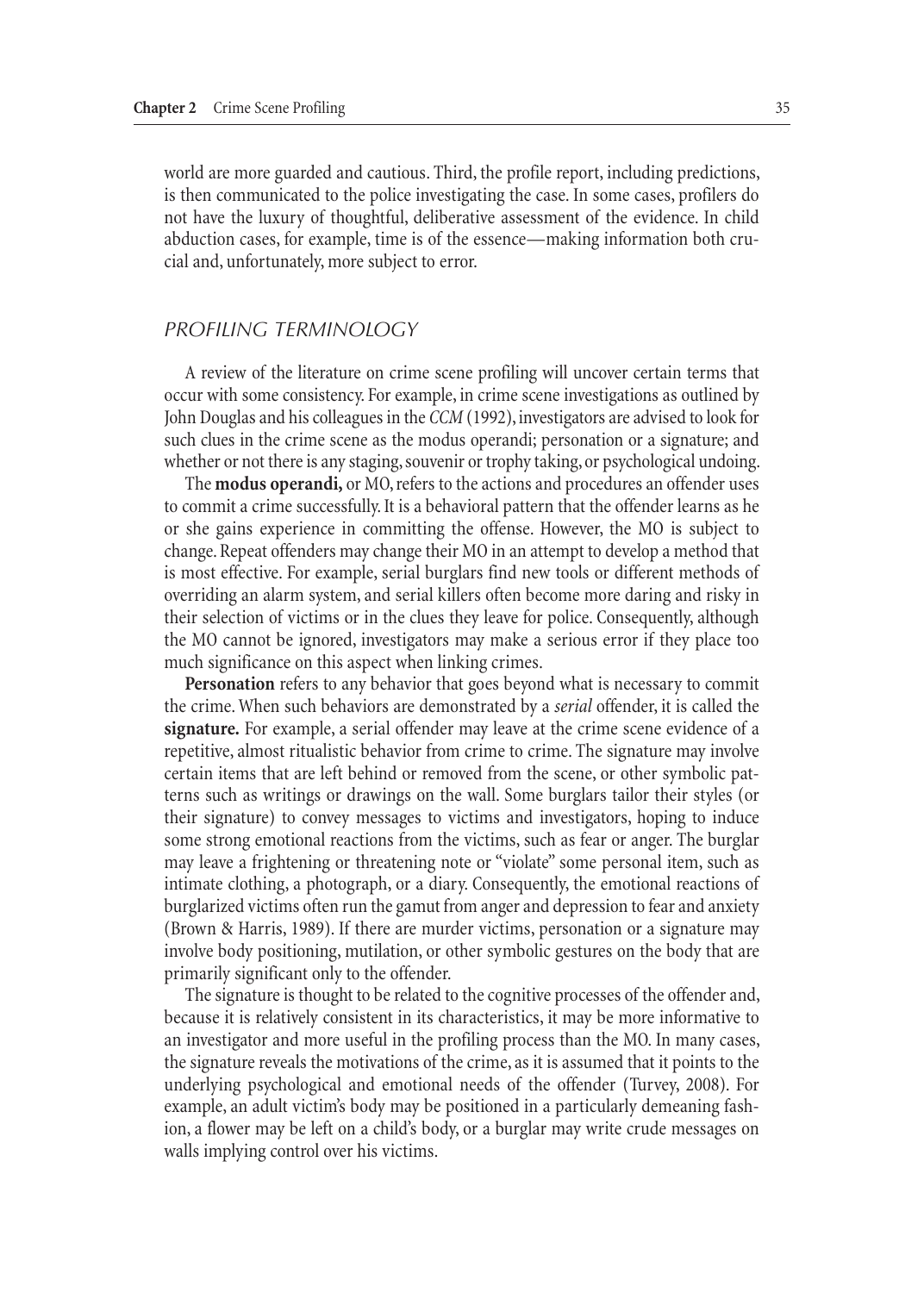According to FBI profiling approaches, the signature is often believed to be a sign of psychopathology. Experienced profilers have argued for many years that profiling serial violent offenders is most successful when the offender exhibits some form of psychopathology at the scene of the crime, such as sadistic torture, evisceration, postmortem slashings and cuttings, and other mutilations (Pinizzotto, 1984). The reasoning behind this assertion is that mentally disordered persons, ironically, demonstrate greater consistency in behavior from situation to situation than persons not so disordered. The assumption here is that anyone who commits these outrageous offenses must be mentally disordered, an assumption not necessarily borne out in the research. However even if we concede the mental disorder—it is open to debate whether persons with mental disorders are more consistent in their behavioral patterns than stable individuals. Systematic empirical research on the topic is lacking.

**Staging** is another behavioral pattern sometimes found at a crime scene, a suspected suicide, or an accidental death. It is the intentional alteration of the scene prior to the arrival of the police. Staging is believed to be done for one of two reasons: either to redirect the investigation away from the most logical suspect or to protect the victim or the victim's family from public embarrassment (J.E. Douglas & Munn, 1992a). Thus, staging may be done by the perpetrator (e.g., staging a crime scene to make a domestic murder look like a home invasion killing) or by someone who discovers the victim or evidence of a crime. In the case of a death, staging is frequently done by someone who has a close association or relationship with the victim. For example, the victim may have become an accidental death victim by practicing autoerotic asphyxia, obtaining sexual excitement from hypoxia (lack of oxygen), usually through near strangulation.

Trophy taking and souvenir taking are other behavioral patterns sometimes encountered in crime scene analysis, particular with reference to violent crimes. A **trophy** is an item taken from the scene or from the victim that symbolize the offender's triumph over the victim, and it typically represents the force used against the victim or the victim's subjugation (Turvey, 2008). The infamous serial killer Jeffrey Dahmer took body parts as trophies and preserved them in formaldehyde; other examples are torn garments or photographs or videotapes taken at the scene. A **souvenir** is a meaningful item taken by the offender to remember the incident, reminding the offender of the pleasure gained from the crime (Turvey, 2008), such as jewelry taken from the victim. Although the souvenir may seem more innocuous than a trophy, both types of items may also represent an attempt to psychologically control the victim after the crime, if the victim survives, or to taunt loved ones if the victim does not. Some profilers believe, though, that making the distinction between a trophy and a souvenir is important, because each infers something slightly different about the personality or the motives of the offender.

Another concept sometimes encountered in crime scene profiling or analysis is **undoing.** This is a behavioral pattern evident at the scene in which the offender tries to psychologically "undo" the crime. For example, a distraught or emotionally upset offender, who kills the victim, may try to undo his or her actions by placing the body in bed, perhaps even resting the head on a pillow, and covering the body with blankets. The perpetrator also may place the victim upright in a chair, trying desperately to return the victim to a natural-looking state. Very often, such an offender had a close relationship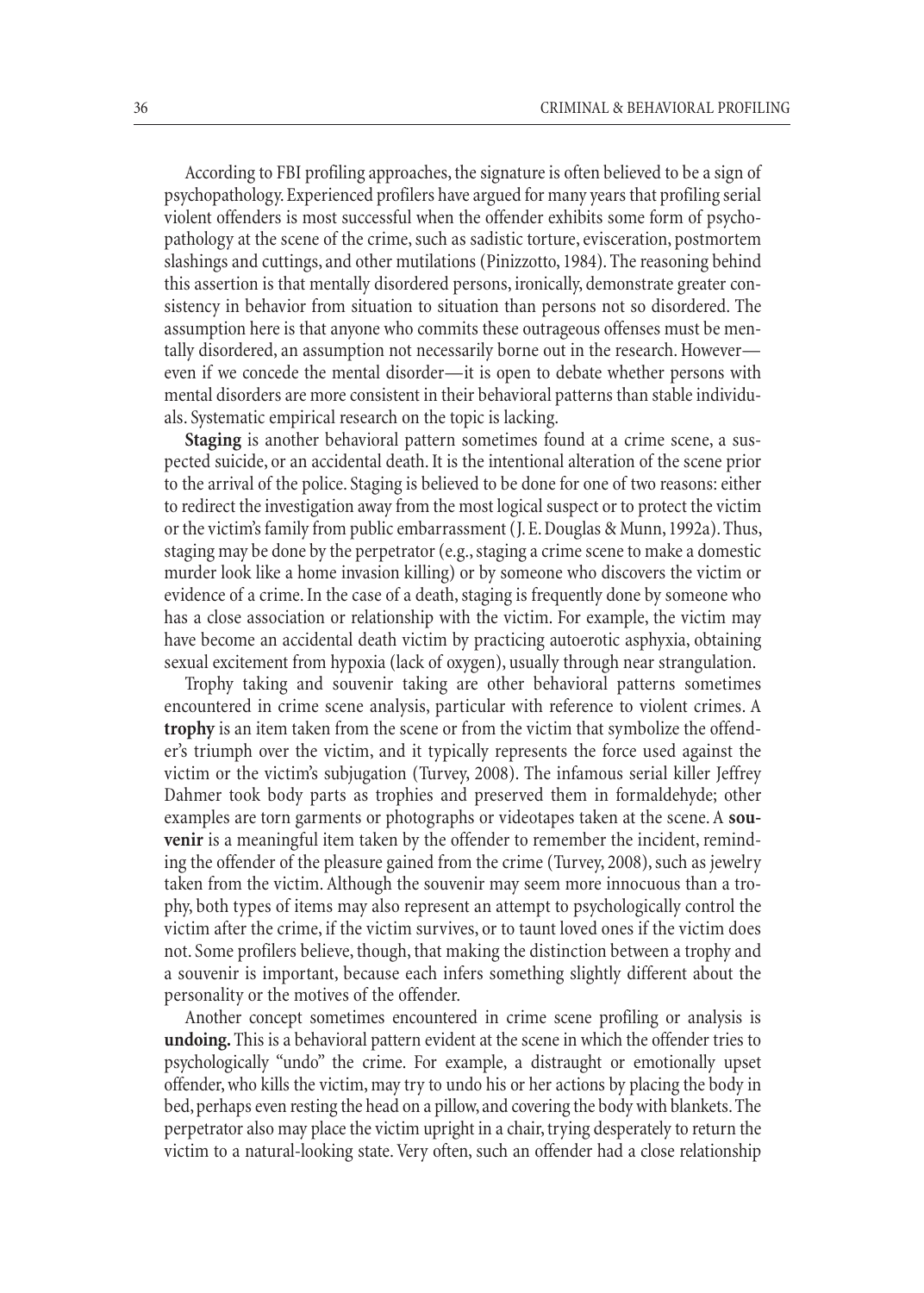with the victim. In other cases, an offender may try to dehumanize the victim by engaging in actions that obscure the victim's identity, such as excessive facial battery. Other offenders may objectify their victims by placing them face down. Undoing is similar to staging, but it is less directed at steering police away from the facts of the incident and more directed at making the offender feel better about the offense.

#### *CASE LINKAGE*

**Case linkage** is another important profiling concept, but it is also a process that is gaining increasingly more research attention (Tonkin, Woodhams, Bull, Bond, & Palmer, 2011). Sometimes called linkage analysis, it is a method of identifying crimes that are likely to have been committed by the same offender because of behavioral similarity across the crimes (Woodhams, Bull, & Hollin, 2010). Recall the illustration from the *Fortin* case at the beginning of the chapter. In that case, the profiler focused on several similarities between the two sexual assaults, but critics have also pointed out that there were many differences in these two cases as well (Ebisike, 2008). Case linkage is most often used with crimes such as stranger rape and murder, but may also be used for burglary, arson, and robbery. In fact, there is some evidence that different types of crimes (e.g., a violent crime and a property offense) may be linked to the same offender (Tonkin et al., 2011). The correct linking of cases is likely to be a valuable contribution to police investigation and ultimately reduces the number of suspects (Grubin, Kelly, & Brunsdon, 2001); on the other hand, an incorrect linking of cases can result in a wrongful conviction. In the extensive commentary on the *Fortin* case, no one suggested that Fortin, the person convicted of the crime, was not the perpetrator of both offenses; rather, critics were concerned about the scientific status of linkage analysis (Risinger & Loop, 2002).

The profiler may link crimes in one of two ways: He or she may search for similar crimes among a database of crimes, without a preconceived notion of who the offender might be; the discovery of other crimes with similar characteristics of victims, MOs, or offender signatures will s*uggest* that the same individual could have committed them. Or, the profiler may search for other crimes that are highly similar to the crime committed by someone who has already been identified. For example, police may have arrested and charged an individual with a crime and may want to know whether he is likely to be responsible for other unsolved offenses. Victim accounts of the crime are important in the process—provided of course that the victim survived the crime.

Once the profiler has collected all the relevant information, he or she composes a list of the behaviors demonstrated by the offender. According to Woodhams et al. (2010), "Some behaviors might be more spontaneous, whereas others may be produced as a reaction to the victim or witnesses" (p. 120). In addition, the profiler may classify the offender behaviors as modus operandi or ritualistic or signature behaviors (Hazelwood & Warren, 2003). Alison, Goodwill, and Alison (2005) posit that MO behaviors are functionally significant and depend on the context of the crime; they are necessary to commit the crime—such as a belt around the victim's neck. The signature, on the other hand, is psychologically significant, or ritualistic, and is not dependent on the context.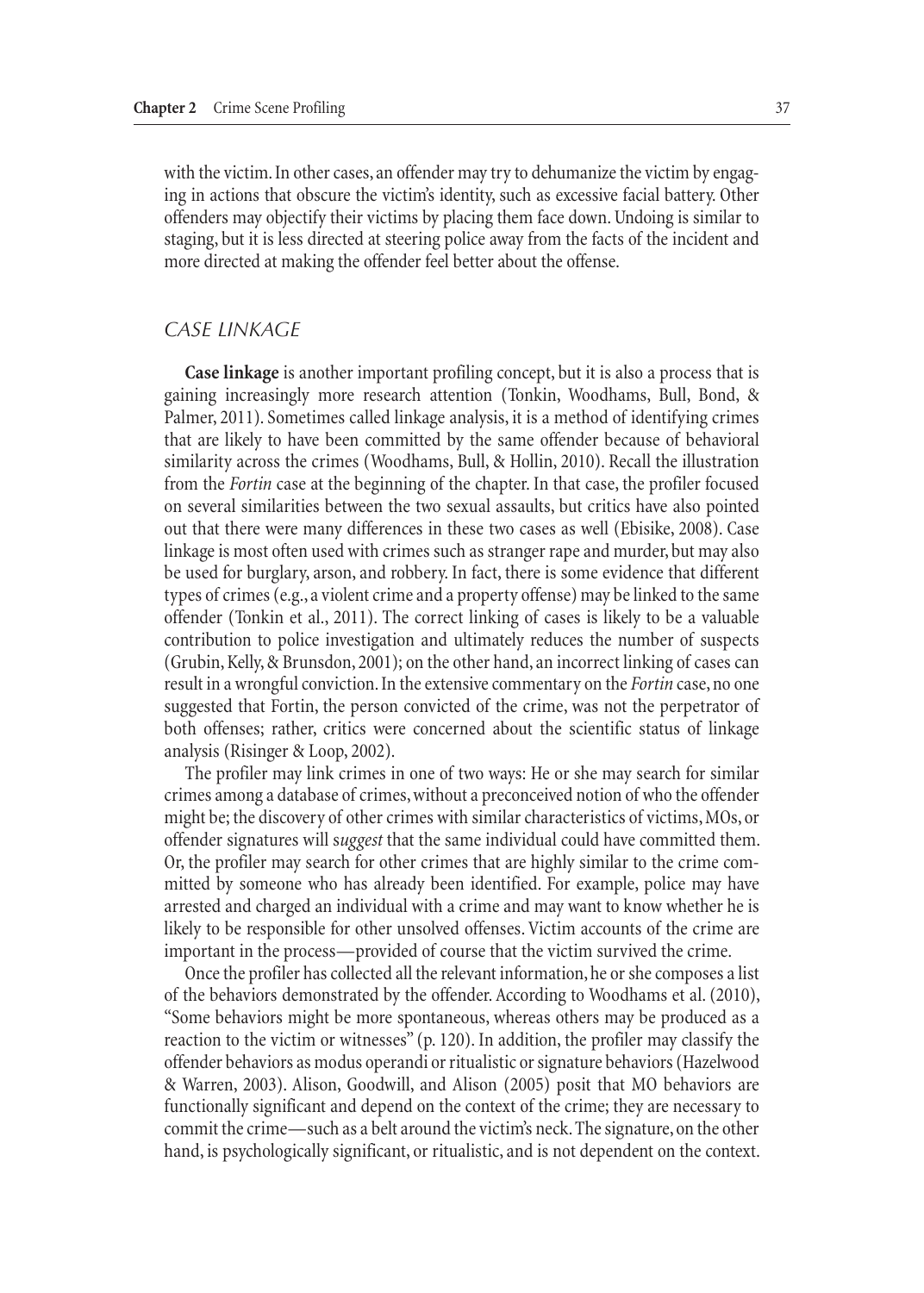Determining these distinctions generally requires a subjective judgment on the part of the profiler. Discovery of a signature, however, is extremely helpful, if not essential, in linkage analysis.

In order for case linkage to work, the offender must demonstrate consistent but distinct behavior in each crime. In other words, the behavior must be distinguishable from other offender behavioral patterns but consistent across crimes for the offender in question. For instance, the signature may be unique for the offender, and he consistently exhibits it across crimes. This task is not as easy as it sounds, as the profile must be distinctive and unique enough to reveal something about motive, intent, or signature of a particular offender (Santtila et al., 2008). Santtila et al. examined 116 Italian homicides committed by 23 offenders. The researchers found that the offender's crime scene behavior was consistent across serial murders as well as different from that of other offenders. This finding lends support to the serial killer model concerning consistency and variability in behavior; that is, serial killers tend to be more consistent than not, although there is also variability as their crimes progress. For example, their crimes may become more or less brutal, and their choices of victims may broaden. In general, however, research indicates that there is consistency in the behavioral patterns of these offenders (Alison, Goodwill, Almond, van den Heuvel, & Winter, 2011; Canter & Youngs, 2009). However, the consistency is not always found in the offender's MO, as this may change according to the situation and the effectiveness of the MO in prior offending. In fact, a majority of research in criminal behavior finds only a moderate level of consistency associated with the MO (Bennell, Snook, MacDonald, House, & Taylor, 2012). In a recent study of serial rapes, however, researchers found sufficient similarity in MO to conclude that the assumption of behavioral consistency underlying case linkage was justified (Woodhams & Labuschagne, 2012). In addition, research also finds consistency in the manner in which the offender treats and relates to the victims, a distinctive pattern we will cover in the next chapter.

#### *ADDITIONAL RESEARCH ON CRIME SCENE PROFILING*

Research in the area of crime scene profiling has largely been preoccupied with the development of offender typologies that are assumed to be useful for profiling violent crimes (Kocsis, 2010). In contemporary psychology, the term **typology** refers to a system for classifying personality or other behavioral patterns. At least 16 typologies have been applied to profiling (Bourque et al., 2009). However, a vast majority of them lack a solid theoretical basis and empirical validation. One of the most heavily researched typologies is the organized/disorganized dichotomy proposed by John Douglas and his colleagues, which was discussed earlier in the chapter and is illustrated in Tables 2.1 and 2.2. Although the Douglas group originally saw all crime scenes as either organized or disorganized, they eventually modified their view to some extent. First, they proposed a "mixed crime scene," one which had elements of both organized and disorganized scenes. Then, in the *CCM*, Douglas and his colleagues (1992) introduced a continuum as being more realistic. They wrote,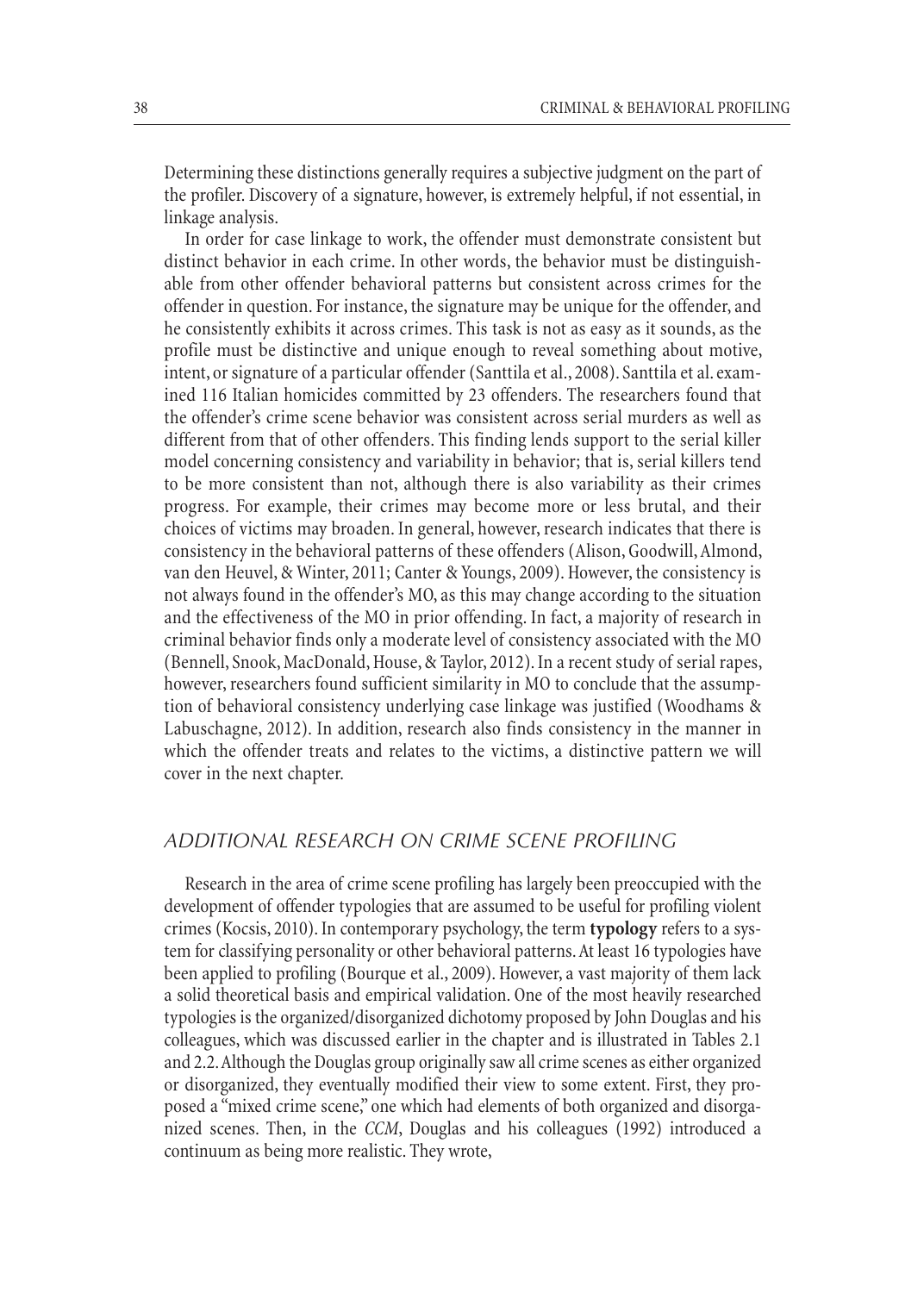It should be emphasized that the *crime scene rarely will be completely organized or disorganized.* It is more likely to be somewhere on a continuum between the two extremes of the orderly, neat crime scene and the disarrayed, sloppy one. (p. 9)

The organized/disorganized (O/D) typology has been endorsed by many (e.g., Hickey, 1997; S. T. Holmes & Holmes, 2002), while others have serious concerns about its validity or usefulness. As John Douglas seems to have recognized from the quotation above, crime scenes are rarely as neat as portrayed in a typology or classification system. Nevertheless, the O/D typology has been and continues to be appealing to many investigators.

Although the organized/disorganized typology seems intuitively logical and appealing, recent research indicates it may have very limited usefulness as an investigative tool (Canter et al., 2004; Kocsis, Cooksey, & Irwin, 2002). In fact, a recent review on the issue finds that, at this point, there is no convincing evidence to support the classification (Snook, Cullen, Bennell, Taylor, & Gendreau, 2008).

Recall that, although the O/D dichotomy was discussed in the Hazelwood and Douglas (1980) article on lust murder, that article was conceptual rather than empirical. While the authors mentioned case reports, interviews with investigators, and a review of the literature, they were not describing systematic research. As Devery (2010) has noted, "In terms of its structure and content, the 1980 article by Hazelwood and Douglas on lust murders falls far short of what would be considered an acceptable social scientific exposition of a concept" (p. 397).

Shortly thereafter, in the early 1980s, Douglas and his colleagues began to publish their research collected on the basis of interviews with 36 inmates, most of whom were responsible for more than one sexual homicide. As admitted by Douglas himself (Douglas & Olshaker, 1995), and discussed earlier in this chapter, the interviews in their early phases were often informal and largely subjective.

Furthermore, as observed by Devery (2010),

It is highly unlikely . . . that the sample of serial killers was representative even of serial killers of their time, as the sample was one of convenience—only available killers who agreed to speak with Douglas and Ressler and their collaborators were included in the study. . . . Research based on such small and unrepresentative samples may identity certain behavioral characteristics of the serial killers, but without a control sample of nonserial killers, the identified characteristics can't tell us much about how common such characteristics are in the general community. (p. 395)

It should be noted that Devery refers to the 36 imprisoned offenders as "serial killers," but it is more accurate to refer to them as sexual murderers, and typically repeat sexual murderers. The numbers reported by Douglas and Ressler indicate that some of their interviewees may have been responsible for only one sexual murder (see, e.g., numbers of disorganized offenders [12] compared to number of victims [21]), and some were probably responsible for just two. As we will note in Chapter 5, serial killing has traditionally been defined as requiring more than two offenses committed by the same person separated by a time interval, although a recent FBI-sponsored symposium on the issue recommended that two offenses separated by time could qualify as serial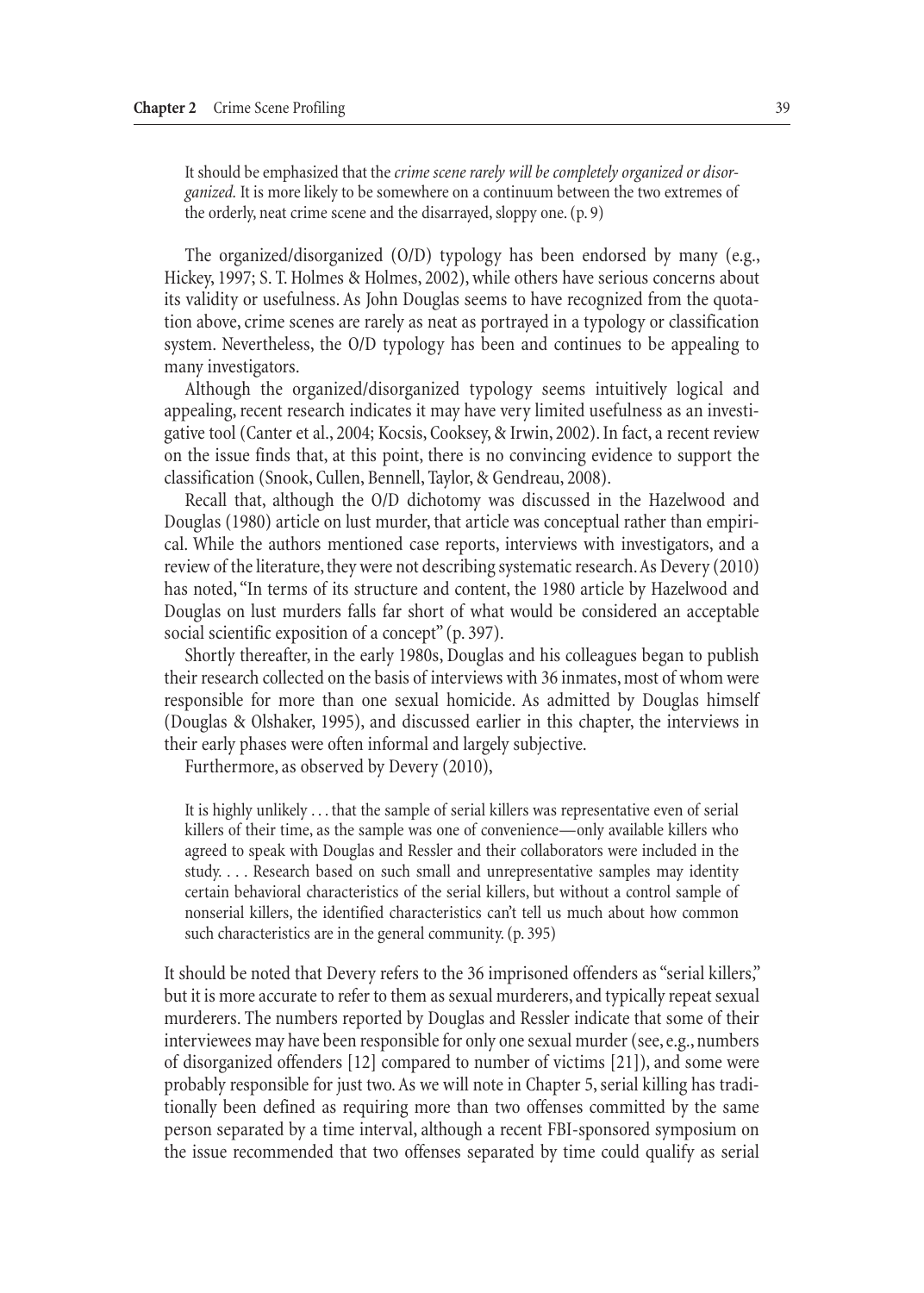murders (Morton & Hilts, 2005). These distinctions aside, it appears that the 36 men interviewed by Douglas and Ressler were clearly *sexual* murderers, but not necessarily serial or even repeat murderers, although they are often referred to that way in the criminology literature, as we see in this and later chapters. For our purposes, though, we are most concerned about the validity of the O/D dichotomy.

David Canter and his colleagues (2004) also had concerns about how the Douglas-Ressler interviews were conducted, especially pertaining to their reliability, validity, and the manner in which conclusions about the offenders were drawn. Canter et al. point out that the agents did not select a random, or even large, sample of the offenders. They simply selected those who agreed to talk to them. Therefore, "the widespread citation of this typology is based on an informal exploratory study of 36 offenders put forward as exemplars, rather than a specific test of a representative sample of a general population of serial murderers" (p. 296).

It may be more realistic to assume that crime scenes as well as offenders fall along a continuum, with the organized description at one pole and the disorganized description at the other pole, as the *CCM* seems to acknowledge. Even so, Canter et al. (2004) point out that if most crime scenes are actually mixed, the dichotomy is little more than a theoretical proposal of no real utility.

However, the most troubling aspect of the organized/disorganized typology is the temptation to assume that the offender can be characterized as either a disorganized or organized individual, demonstrating the traits and behavioral patterns associated with each classification. An analyst—particularly an amateur profiler—will thus include these likely traits and behaviors in his or her report. Recognizing the enormous popularity of the O/D system among law enforcement agencies in many parts of the world, David Canter, Laurence Alison, and their associates decided to test this well-cited and heavily relied-on model. The research group point out that the organized/disorganized typology proposes that specific characteristics only happen together (co-occur) with certain other characteristics. If the offender was organized, then it may be assumed that most—if not all—of the behavioral characteristics listed under organized offenders (see Tables 2.1 and 2.2) will be evident. A similar assumption is proposed for disorganized offenders.

The selection of the data and the criteria adopted in the Canter et al. (2004) study were matched to those adopted by the FBI model in the *Crime Classification Manual.* The data for the study were gathered from published accounts of serial killers taken from the Christopher Missen archive of serial killer data. According to Canter et al., "This material consisted of secondary sources of nationally and internationally known U.S. newspapers, periodicals, journals, true crime magazines, biographies, trial transcripts, and case history narratives" (pp. 302–303). The researchers were able to gather 39 aspects of serial killings derived from the murders committed by 100 U.S. serial killers (e.g., facial disfigurement, burns on victim, restraints, body covered post mortem, bite marks).

Interestingly, the actions used by the serial killers varied considerably, with certain aspects being displayed in a high percentage of cases (e.g., victim alive during sex) and others displayed in a very small percentage (e.g., dismemberment). "Such variation alone raises questions about the validity and reliability of the classification dichotomy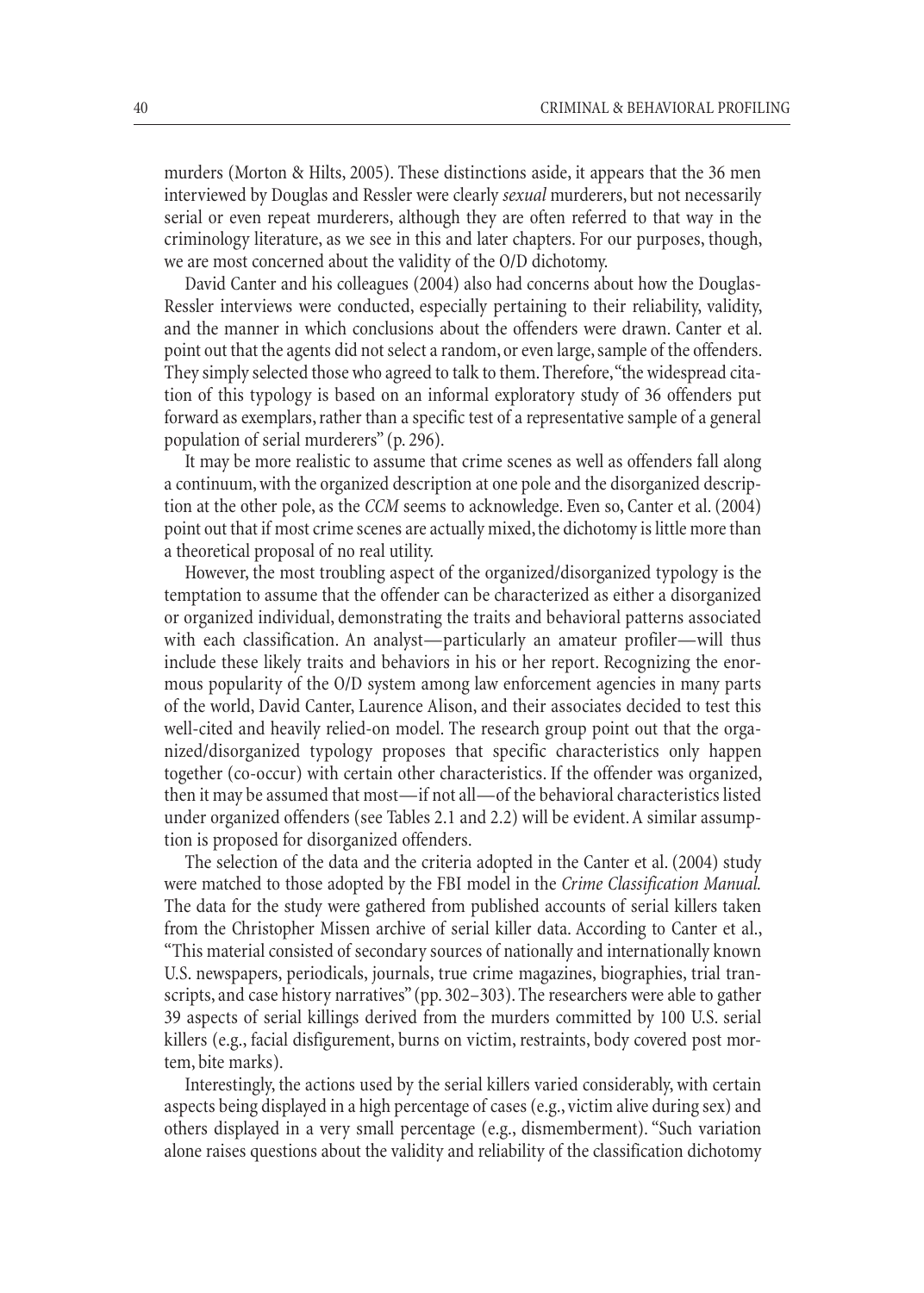because such variations indicate that there will be many situations in which very few criteria will be present" (Canter et al., 2004, p. 302). In fact, the researchers found very little co-occurrence of variables in either the crime scenes that would be classified as organized or those that would be classified as disorganized. For example, in 70% of organized cases, the body was concealed and there were also multiple crime scenes. This is a statistically respectable co-occurrence, but it was one of only two situations in which co-occurrences were that high (the other one being sexual activity with a live victim and a body posed in 75% of the cases). Disorganized crime scenes found even less co-occurrence.

The Canter et al. (2004) study is far more detailed than we can present here. Essentially, however, *the researchers did not find any support for the FBI's O/D typology*. "The taxonomy proposed by the CCM . . . as a naturally occurring distinction between serial sexual murderers or their crime scenes does not garner even the weakest support from the data examined here" (p. 313). In each crime, there is almost always a mixture of perhaps two organized traits and a random array of disorganized traits. In other words, serial killer behavior is much more complex that the O/D typology suggests. In addition, given the frequency of certain core organized variables in the crime scenes examined by Canter et al., "being organized is typical of serial killers as a whole" (p. 312).

In the United Kingdom, Canter, Alison, and their associates have conducted extensive additional research on profiling in recent years, much of which will be discussed in Chapter 3. In contrast, crime scene profiling in the United States has continued to be more an art than a science, particularly as it relates to the approach taken by the FBI. As we saw earlier in the chapter, however, in recent years investigators in the United States have tried to promote a perspective that welcomes both clinical and statistical approaches.

This may be less true of those not recently trained by the FBI or through the **International Criminal Investigative Analysis Fellowship (ICIAF)**, the program that has taken over the training of behavioral analysts (to be discussed shortly). It may also be less true of those former agents who have continued consulting with investigators on an independent basis. Reporting on an interview with John Douglas on National Public Radio, Gladwell (2009) revealed that he thought that Douglas would have a well-thought-out response to the Canter, Alison, et al. research. "But it quickly became apparent that he had no idea who Alison or any of the other academic critics of profiling were" (p. 356, footnote). This would seem like a harsh appraisal, particularly because Douglas was long retired from his FBI work. However, he continues to attract public attention by consulting and providing media interviews, so as such is "fair game" for critical comments.

# Typologies and Profiling

As noted above, typology refers to a particular system for classifying personality or other behavioral patterns, and there have been at least 16 different typologies developed for profiling purposes. They include typologies of murderers, rapists, child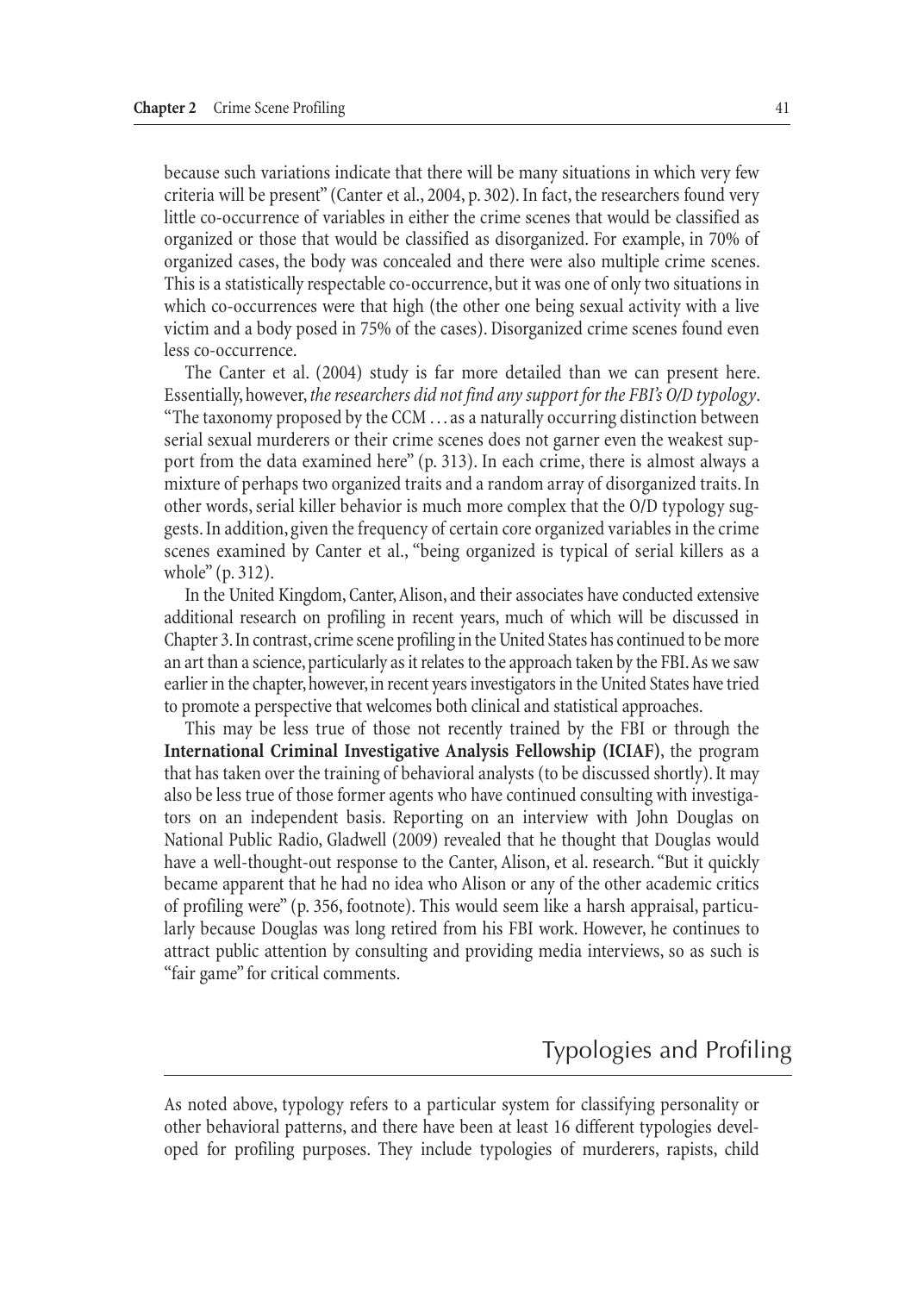molesters, burglars, arsonists, and terrorists. When a profiler mentions the sadistic murderer profile or the child abuser profile, and so forth, he or she is referring to characteristics associated with these typologies, some of which will be discussed in Chapter 5. Usually, the typology is used to classify a wide assortment of behaviors into a more manageable set of brief descriptions, which can be useful but should be employed guardedly. So, by classifying crime scenes and placing the possible perpetrators into categories (organized or disorganized), the FBI is taking a typological approach.

When we place people (in this case, people responsible for a crime scene) into behavioral categories, we assume that behavior is consistent across time and place. Crime scene typologies are constructed on the premise that human behavior (e.g., of the offender) is largely the same from situation to situation—but this is not necessarily the case. For example, typologies assume that the way a person acts at home is pretty much the same way he or she acts in the classroom, with friends, at work, or in public. However, the validity of this assumption is very much open to debate. Some researchers (e.g., Mischel, 1968; Mischel & Peake, 1982) cogently argue that human behavior across different situations is inconsistent, and that notions of stable behavioral dispositions or personality traits are largely unsupported. On the other hand, consistency across time, called *temporal consistency,* is acknowledged. As long as situations are highly similar, people will like respond that same way over their life spans. But when the situations change, behavior is likely to change. Walter Mischel and Philip Peake conclude, on the basis of their research findings, that behavior is highly dependent on the nature of the situation or social environment, and that humans discriminate between situations and react accordingly. Essentially, cross-situational consistency is a critical issue in the formation of any classification system or typology. That is, if behavior is not consistent across situations, we must be very guarded in drawing conclusions from clues left at the scene. As mentioned earlier, behavioral consistency is a very current topic in the research literature, particularly as it relates to case linkage.

Robert Keppel and William Birnes (2003) assert that although typologies have descriptive value, "they have consistently failed to provide investigators with the elements necessary for crime scene assessment" (p. 132). They identify the Holmes and Holmes typology of serial murderers (first proposed by Holmes and De Burger and later expanded upon by Holmes and Holmes) as one prime example. Not only is it of limited value in crime scene investigations, they say, but it is also unsupported by empirical study. In addition, Keppel finds in his more than 30 years of experience of homicide investigations that very few police investigators use the typologies found in the *CCM* published by Douglas et al. in 1992.

In fact, the major homicide tracking systems such as the FBI's Violent Criminal Apprehension Program (ViCAP); the Homicide Investigation Tracking System (HITS) in Washington, Oregon, and Idaho; and the Royal Canadian Mounted Police's (RCMP) Violent Crime Linkage Analysis System (ViCLAS), which are centralized databases for homicide information, do not use either typology to classify murderers . . . because the characteristics of killers and crime scenes by the Crime Classification Manual and Holmes and Holmes are not rich in detail. (Keppel & Birnes, 2003, p. 132)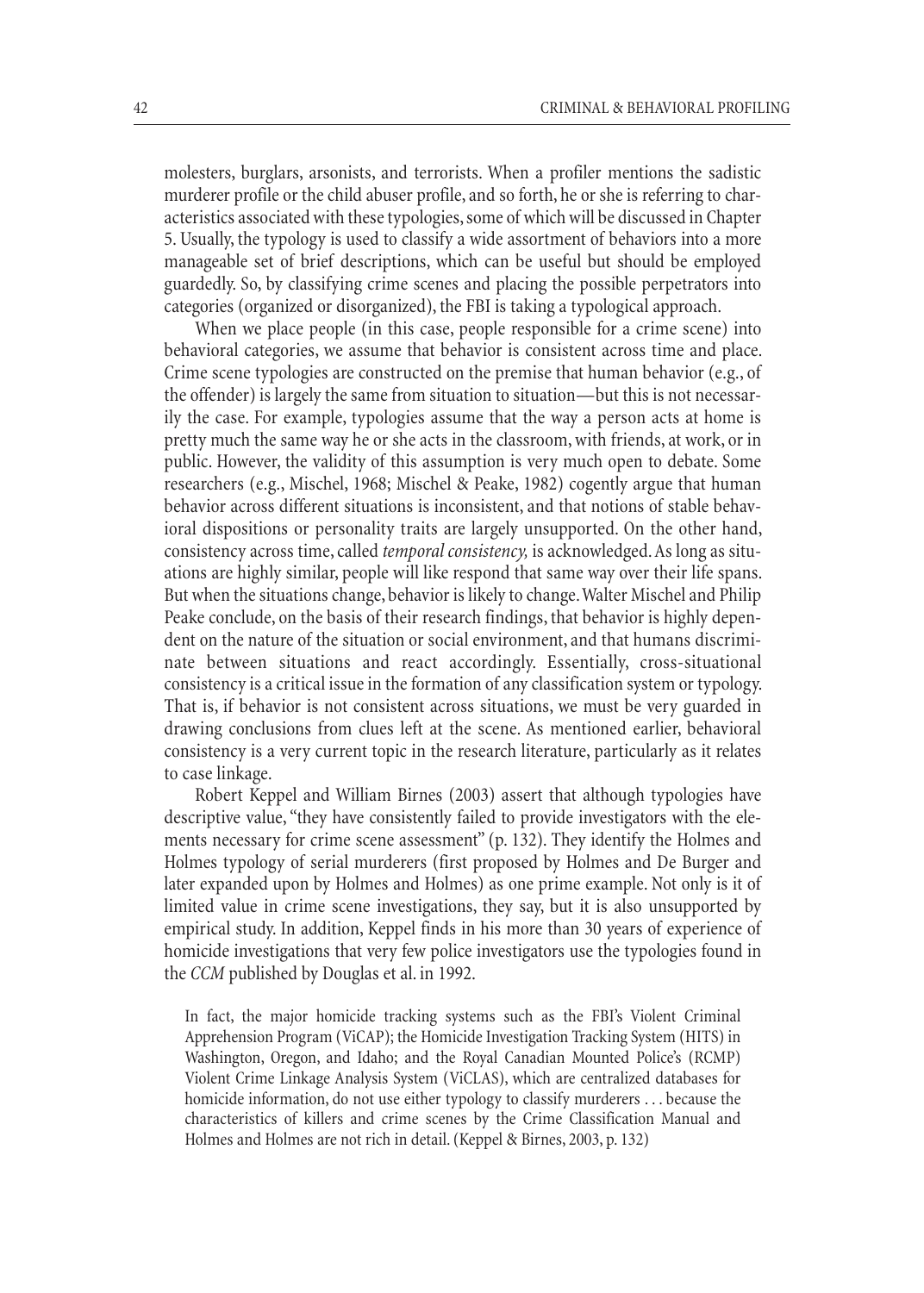They conclude by stating that, in general, homicide investigators have found that typologies and other crime classification systems have provided little assistance in solving a particular murder.

## Clinical Versus Actuarial Profiling

In large measure, the profiling enterprise supported by the FBI is clinical in orientation, although in recent years there is indication of a move toward more actuarial approaches. The clinical approach is based on experience, expert knowledge, and training, often interspersed with intuition and subjectivity. It is the preferred strategy for most profilers. Unfortunately, it is also most often fraught with an extensive range of cognitive biases and inaccuracies (Grove & Meehl, 1996), the most common of which will be discussed shortly.

The **actuarial method of profiling**—to be discussed in more detail in Chapter 3—is based on how groups of individuals with similar characteristics have acted in the past. It refers to the use of data about prior instances in order to estimate the probability of a particular outcome. The fundamental statistic employed in actuarial prediction is the **base rate,** which is defined as the statistical prevalence of a particular behavior in a given group over a set period of time, usually one year. Insurance companies have compiled extensive statistics on who has traffic accidents. These statistics may show, for example, that 20-year-old male college students who have a mediocre academic record and who drive a specific type of car (say, a new sports car) have a very high probability of being involved in a traffic accident within a 1-year period of time. The base rate for this group may be 40%. If the student falls within this group, he will pay a much higher insurance premium than a 20-year-old female with an outstanding academic record and a 10-year-old Camry.

Although the actuarial method has been extensively used by the insurance industry, it also permeates the field of criminal law and its enforcement.

From the use of the IRS Discriminant Index Function to predict potential tax evasion and identify which tax returns to audit, to the use of drug-courier and racial profiles to identify suspects to search at airports, on the highways and on city streets, to the risk assessment instruments to determine pre-trial detention, length of criminal sentence, prison classification and parole eligibility, prediction instruments increasingly determine individual outcomes in our policing, law enforcement, and punishment practices. (Harcourt, 2007, p. 2)

One profiling approach that seems very similar to that used by the FBI is that of Gary Copson and his colleagues (Copson, Badcock, Boon, & Britton, 1997), who call theirs the clinical method of profiling. (Copson was superintendent and eventually commander of the Metropolitan Police for London's communities.) According to Copson, clinical profilers try to identify a wider and more sophisticated range of subliminal behavioral signals than are used in other profiling approaches, such as the FBI's. We do not agree that this is necessarily the case. Profilers—or behavioral analysts—associated with the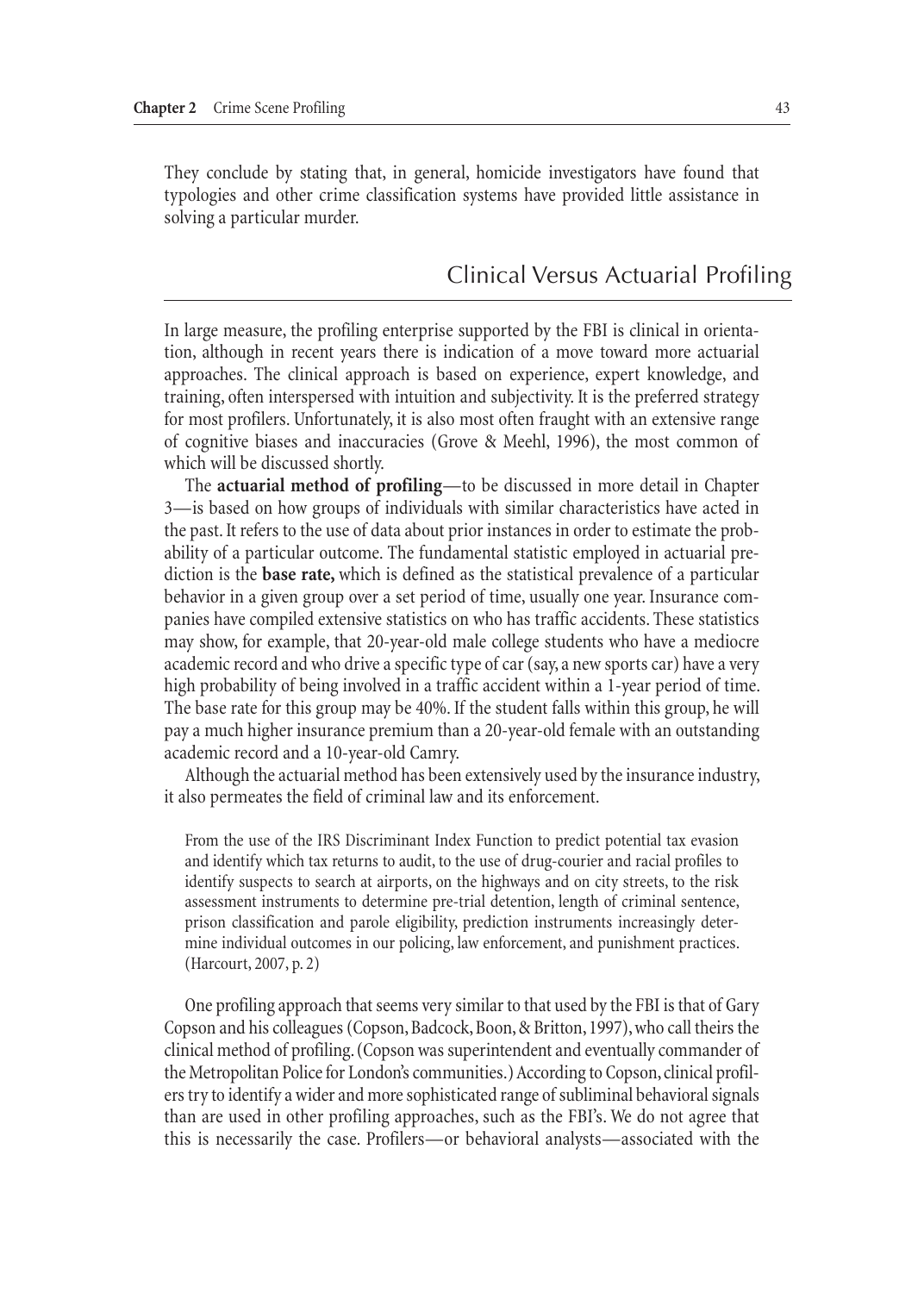U.S. government have always favored more clinically based than actuarial approaches to combating major crimes. The clinical method simply refers to heavy reliance on experience and training, and it often encourages intuition and subjectivity. For example, as recently as May 2011, the BAU-2 of the NCAVC (see Focus 2.1) initiated another behavioral interview program to understand the minds of violent offenders. The press release states, "The insights from these consensual interviews are used for research and training, and they also have the potential to help investigators in the field" (Federal Bureau of Investigation, 2011a). The interview process involves asking questions about every aspect of the inmate's life—from his earliest childhood experiences to the abduction, sexual assault, and/or murder for which the inmate was convicted.

The difference appears to be that Copson and his colleagues have been more forthcoming in revealing their methods. For example, they have identified three common features in their practice. One of the key features of the clinical model is to ask the following three basic questions: (1) What happened? (incorporating where and when); (2) How did it happen? and (3) To whom did it happen? Another key feature is a crime scene visit, which is indispensible for understanding the crime. Scene photographs, autopsy photographs and report, maps, and witness statements are also important. Similar to the FBI model of profiling, the centerpiece—and the third important feature—of the clinical model is the inference of motive. Determining motive helps identify the starting point for the development of significant characteristics of the offender. While clinical profilers consider the signature, staging, and the O/D pattern, they go beyond these considerations. According to Copson et al. (1997), "When they pore over case material they are searching for signs of cognition and affect—emotions, moods and desires; for themes of anger, power and control—overt and implicit; for obsessionality; and for any other underlying psychological influences" (p. 15). Another important feature of clinical profiling is the exchange of ideas between the profiler and the police investigators before the report is finalized. The formulation of a good profile can only come after such an exchange. "It is the discussion part of this process which many officers value above all" (p. 16). Copson is critical of the actuarial approach taken by Canter and his associates, an approach to be covered in the next chapter. "It seems to have been assumed by some academic observers that Canter's is the only valid systematic approach to profiling in use in Britain, not least because he says so" (p. 13).

Several other principles of clinical profiling include the recommendation that the profile be custom made. That is, the report should not be based on a boilerplate or generic stereotype of violent offenders. The report should also be directed at the level of sophistication of the police investigators for understanding psychological principles. Moreover, the profiler should be comfortable in viewing the profile as an evolving, reflexive process, subject to change as more information becomes available. The report should include a list of inferred characteristics of the unknown offender, and some profilers will provide a range of observations, predictions, and recommendations. Clinical profilers will often offer advice on personality characteristics, demeanor, and predictions of future behavior. In addition, police investigators will sometimes ask for interview strategies, crimes series linking, and witness evaluation (Gudjonsson & Copson, 1997). It should be noted, though, that some investigators are very cautious about profilers providing interview strategies, particularly if they are not themselves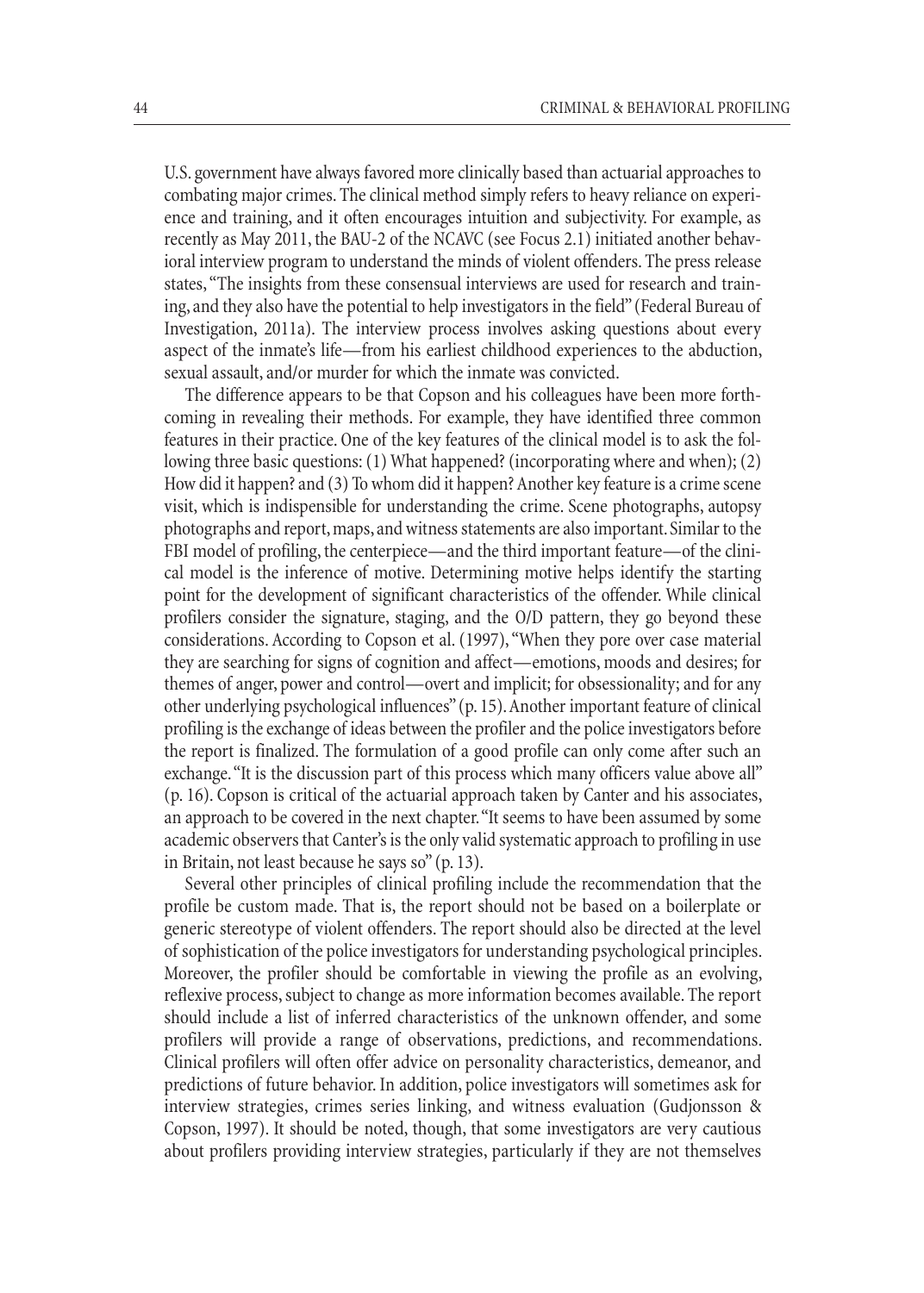law enforcement officers. In one study, detectives indicated that profilers they had worked with actually provided advice that conflicted with the law on interviewing and interrogation (Gekoski & Gray, 2011). Another concern is that psychologists or psychiatrists acting in a profiling capacity will be viewed as arms of law enforcement rather than as independent professionals.

Copson et al. (1997) emphasize that profiling involves a "a leap of logic, and observing or predicting something which goes beyond what is known at that point" (p. 14). At this stage in the evolution of profiling, they argue, profiling must be practiced this way, as it is far from a science in its current development. This aspect of profiling is one reason why it is so popular and more interesting than the pallid, dry actuarial (statistical) approach, which is more research based and less susceptible to cognitive biases and arbitrary decisions.

# Training and Characteristics of Profilers

The training of profilers in North America was initially under the responsibility of the FBI Police Fellowship Program. Between 1966 and 1991, the 10-month program trained 32 police officers from around the world to be profilers. However, in 1992, the FBI terminated the program, although the Bureau continues to train its own agents. It does not formally call them "profilers"—there is no such job title—but informal references to profilers abound in its publications. As emphasized in Chapter 1, we use the term throughout the book with the caveat that alternative terms are often preferred (behavioral analyst, criminal investigative analyst, etc.). Furthermore, we must stress that many self-described profilers today are not psychologists, psychiatrists, or researchers, although others are.

The FBI-sponsored training program, particularly as it relates to the profiling of serial offenders, is so widely known that it is often referenced in the entertainment media and in popular novels. For example, in the 2010 novel by Jo Nesbo, *The Snowman*, the main law enforcement character, a Norwegian detective, was the only one in his agency trained in profiling serial killers by the FBI in the United States. He returns to Norway and successfully captures a serial killer and is hot on the trail of a second using the techniques he learned during his training.

Beginning in 1992, the ICIAF began the training and accreditation for the certification of criminal investigative analysis, and—according to its website—it remains the only organization in the world that trains and certifies profilers. Participants in the training must be police officers with at least 3 years of experience in violent crime investigation, among other requirements. The ICIAF comprises two divisions: the criminal profiling division and the geographic profiling division. It consists of 110 members representing the United States, Canada, The Netherlands, the United Kingdom, and Australia (Behavioural Trace Investigations, 2009).

While it is important to have accreditation and certification of properly trained profilers, there is no evidence that the ICIAF members do better at predicting or estimating criminal behavior than an educated, knowledgeable investigator who did not undergo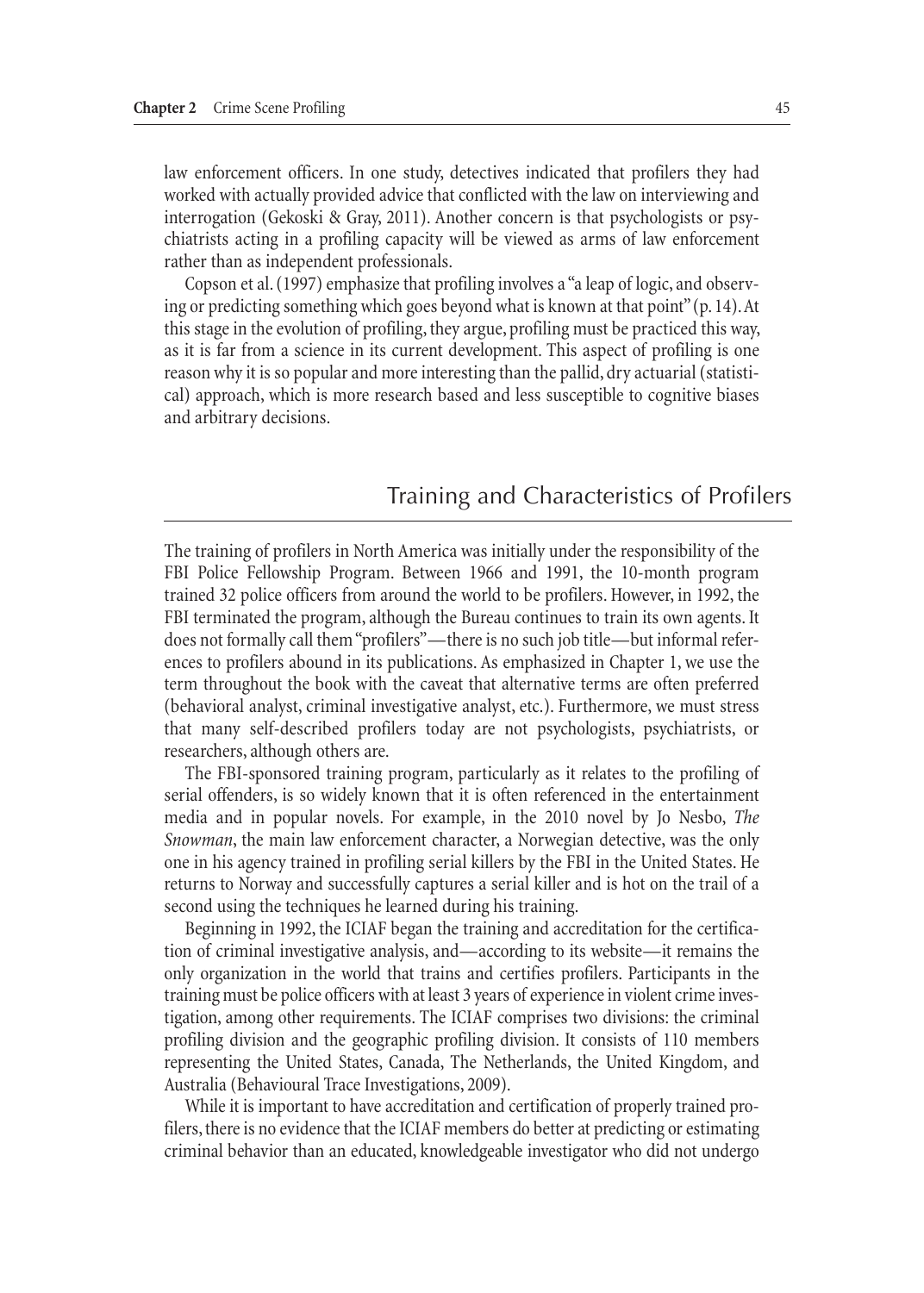the training provided by the ICIAF. However, and as asserted by Bourque et al. (2009), "the ICIAF selection and training program should be able to keep the practice of profiling safe from charlatans" (p. 44). Of course, some will argue that the exclusiveness of the ICIAF certification serves as a form of protectionism, allowing police agencies to box out competitors. Bourque et al. further conclude,

We are, however, of the opinion that profiling methods should be formalized, performance criteria should be developed, and empirical research should be undertaken to measure the true effectiveness of criminal profiling in Canada. (p. 44)

As it now stands, though, "profiling" is not yet a regulated profession in the United States and many other countries, so anyone could legally call themselves a profiler. In most instances—unless a certified individual such as one trained by the ICIAF is available—the police either approach a person they know or have had experience with in the past. In contrast, Britain, Canada, and Australia have some regulations for those who engage in profiling (Rainbow, 2011).

As noted by Gudjonsson and Copson (1997),

Profiling is not associated with the expertise of any one profession and the police have no way of recognizing the validity of profilers' claims of relevant expertise. Typically, any expert status is difficult to challenge or check. (p. 68)

We will see many illustrations of this problem in Chapter 9, when we consider the issue of profilers providing expert testimony in criminal and civil courts.

In sum, although the practice of profiling can vary significantly from one country to another, much of the profiling is conducted by unaccredited experts. Interestingly, Hazelwood, Ressler, Depue, and Douglas (1995) believed that only individuals with considerable police and investigative experience should be allowed to call themselves profilers. John Douglas (2007) states, "When I train profilers I tell them they must walk in the shoes of both the subject and the victim. You have to experience the feelings and emotions of both" (p. 10). Mary Ellen O'Toole, the long-time FBI agent mentioned earlier in the chapter and considered a leading expert on profiling, offers this portrayal:

An experienced and well-trained profiler is intuitive, has a great deal of common sense, and is able to think and evaluate information in a concise and logical manner. A successful profiler also is able to suppress their personal feelings about the crime by viewing the scene and the offender-victim interaction from an analytical point of view. Most important, a successful profiler is able to view the crime from the offender's perspective rather than his or her own.

In addition, the successful profiler possesses an in-depth understanding of human behavior, human sexuality, crime scene investigation and forensics, and has extensive training and experience in studying violent crimes and providing interpretations of his or her insights and observations to investigators. (p. 45)

On the other hand, Canter and Alison (2000) assert it is a misconception that there are some special sets of skills and knowledge for profiling available only to those who have worked with criminals or those who have considerable experience in police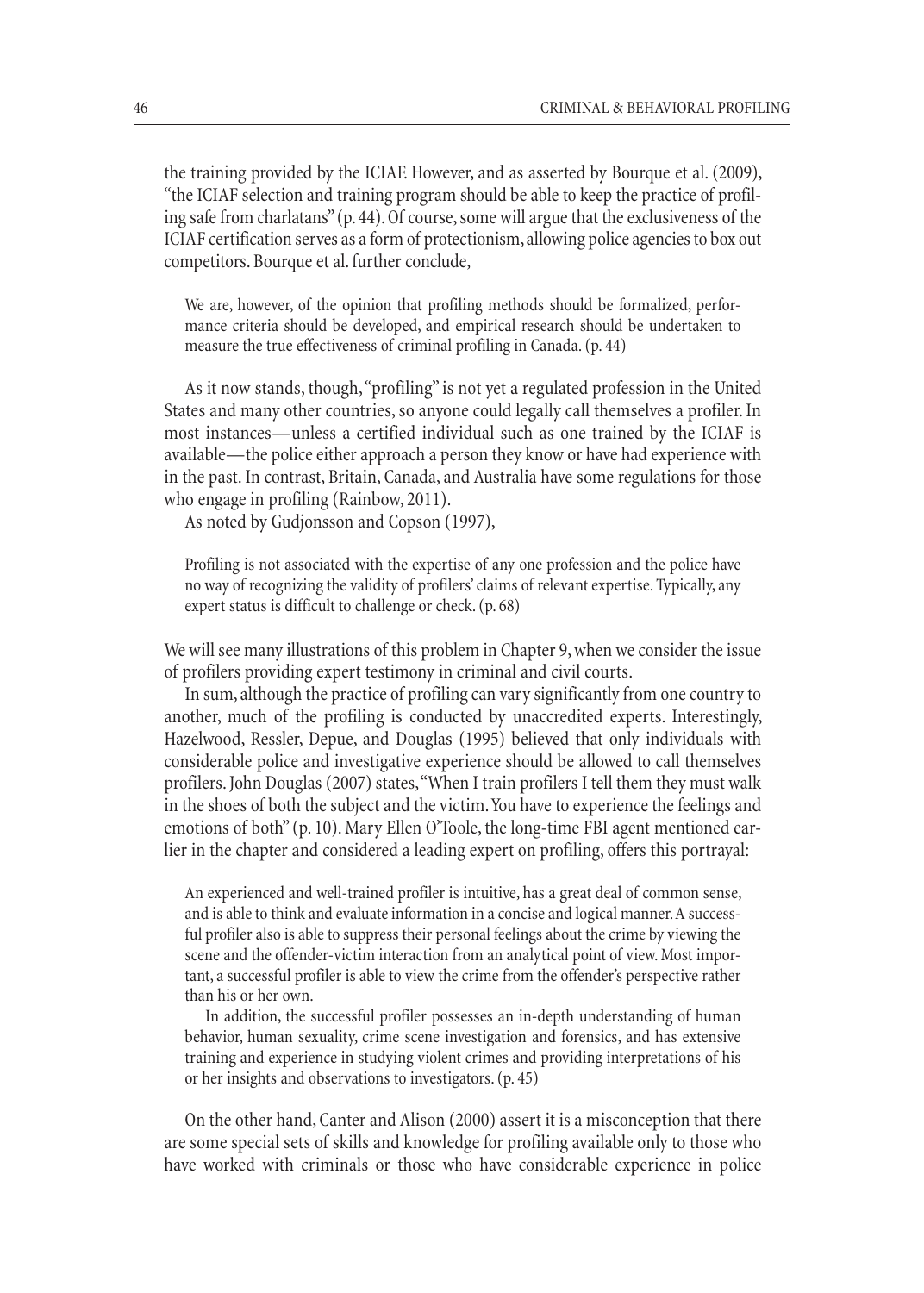investigations. Researchers and thoughtful practitioners can also make significant advances and discoveries in criminal profiling. We might add that a successful profiler—regardless of his or her experiential background—should understand basic concepts of research and statistical methods and be up-to-date on the current research in the field. Profilers also should be fully aware of the many cognitive biases and distortions that are inherent in the profiling process.

## Accuracy and Usefulness of Crime Scene Profiles

It is undisputed that the practice of profiling is utilized to some extent by police agencies across the world (Snook et al., 2008). Many police investigators and detectives indicate they find criminal profiling useful in their investigations of certain crimes, particularly violent ones and those committed by serial offenders. In one survey reported by Snook et al., 8 out of 10 police officers in the United Kingdom found criminal profiling helpful in their investigations and would seek profiling help again. In an exploratory Internet survey of forensic psychologists and psychiatrists, Torres, Boccaccini, and Miller (2006) found that 40% of these professionals thought that criminal profiling was scientifically reliable and valid.

In a recent article, Gekoski and Gray (2011) distinguish between accuracy and usefulness. They note that even a profile that is reasonably accurate—as indicated by the number of correct predictive factors once a suspect has been identified, tried, and convicted—may not be *useful* (or cost-effective) to law enforcement. In other words, the law enforcement officers may have arrived at the same conclusions on their own, using routine investigative methods. In addition, the profile may have provided much peripheral information that could have cast suspicion on a much wider range of individuals or led investigators to focus on the wrong suspect.

To investigate these and other possibilities, Gekoski and Gray (2011) conducted semi-structured interviews with 11 detectives in the United Kingdom who had an average of 26 years in police service. Together, these officers had experience with 34 profiles that could be discussed with the researchers. Although as a group they expressed some positive support for the help offered by the profilers, they were also generally dissatisfied. A small number were cynics and dismissed profilers' advice, but others admitted to overestimating the worth of the profiles, which they believe in some cases contributed to damaged investigations. Most of the detectives indicated that the information they had gained from the profilers could have easily been (or in some cases, had been) obtained on their own or from other law enforcement officers. In other words, the profilers did not tell them anything they did not already know. Gekoski and Gray acknowledged, however, that with better and more recent training of behavioral investigative analysts (BIAs), as they are called in the UK, some of the above concerns could be alleviated. On the other hand, they also pointed out that police today have access to technological advances in investigative techniques, such as DNA (see Focus 2.3). "With developments such as these, it is possible that there is simply no longer as much need or enthusiasm for profiling as there was in times gone by when detectives were more limited in the investigative tools available to them" (p. 114).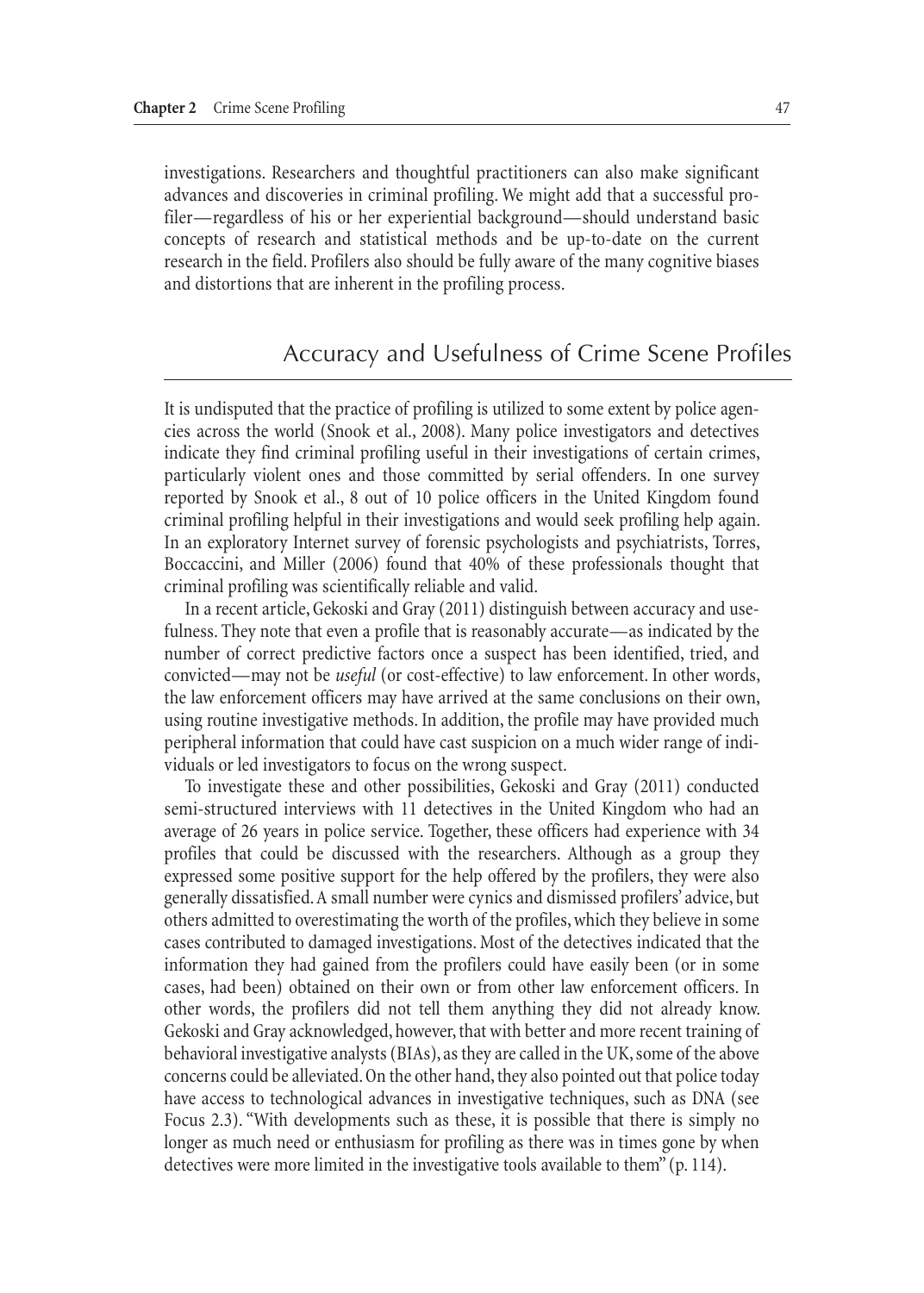The research on profile *accuracy* is sparse and limited. Profilers are very reluctant to participate in research involving profiler accuracy (Snook et al., 2007). Kocsis, Irwin, Hayes, and Nunn (2000), for example, asked 40 active profilers in several countries to participate in their study, but only 5 agreed. In order to participate in the study, the only criterion was that they had to have been "consulted by a law enforcement agency for the purpose of constructing a psychological profile in the course of a criminal investigation" (p. 316).

#### Focus 2.3

#### Will New Advances Make Profiling Obsolete?

Over the past three decades, criminal investigators have had access to numerous innovations for the collection, identification, and processing of evidence found at crime scenes. Among the most widely recognized is deoxyribonucleic acid (DNA) analysis, with some scholars even suggesting that increasingly more sophisticated methods of collecting DNA could make crime scene profiling obsolete (e.g., Gekoski & Gray, 2011). DNA testing now allows much smaller samples of biological material to be analyzed, and the results tend to be more discriminating. DNA testing of forensic crime scene samples can now be compared against a database of known offenders and other unsolved crimes—and the databases themselves are enormous. Forensic laboratories also have developed advanced analytical techniques through the use of computer technology with systems such as the Combined DNA Index System (CODIS), various Automated Fingerprint Identifications Systems (AFIS), and the National Integrated Ballistics Identification Network (NIBIN). It is plausible that in the future, DNA analysis will provide the physical characteristics of the offender, including hair and eye color.

With such increasingly sophisticated techniques made available to investigators, will behavioral profiling continue to be used? Psychology is the science of probabilities, never certainties; DNA and similar analyses, though always subject to some error, are far less tentative. Richard Mark Evonitz was linked to three homicide victims and a fourth who survived an attack when fibers from his former home, his car, and items from the victims' homes were found to match his DNA. The testing of DNA, when possible, is now routine in many criminal investigations, and investigators also are seeking to reopen cold cases in hopes of obtaining such evidence. However, the demand for DNA testing outstrips the capacity of crime laboratories to process these cases (National Institute of Justice, 2011). Moreover, such testing is not without controversy. Legislation that permits DNA testing on a broader range of suspects, arrestees, and offenders has been accompanied by civil liberties issues. On the other hand, many prisoners are also requesting that their cases be reopened because new DNA evidence has been obtained. In addition, numerous convicted offenders have been cleared by DNA testing, when it has been discovered that DNA found at the scene did not match with their own.

In summary, there are numerous issues involved with DNA analysis and other contemporary tools of forensic investigation, including methods that employ the social and behavioral sciences. As noted by the National Institute of Justice (2011, p. 5), DNA backlog requests "are not a onetime event. They are dynamic and subject to the law of supply and demand. They may go down, but they may go up." The same could be said of demands for the services offered by crime scene profilers.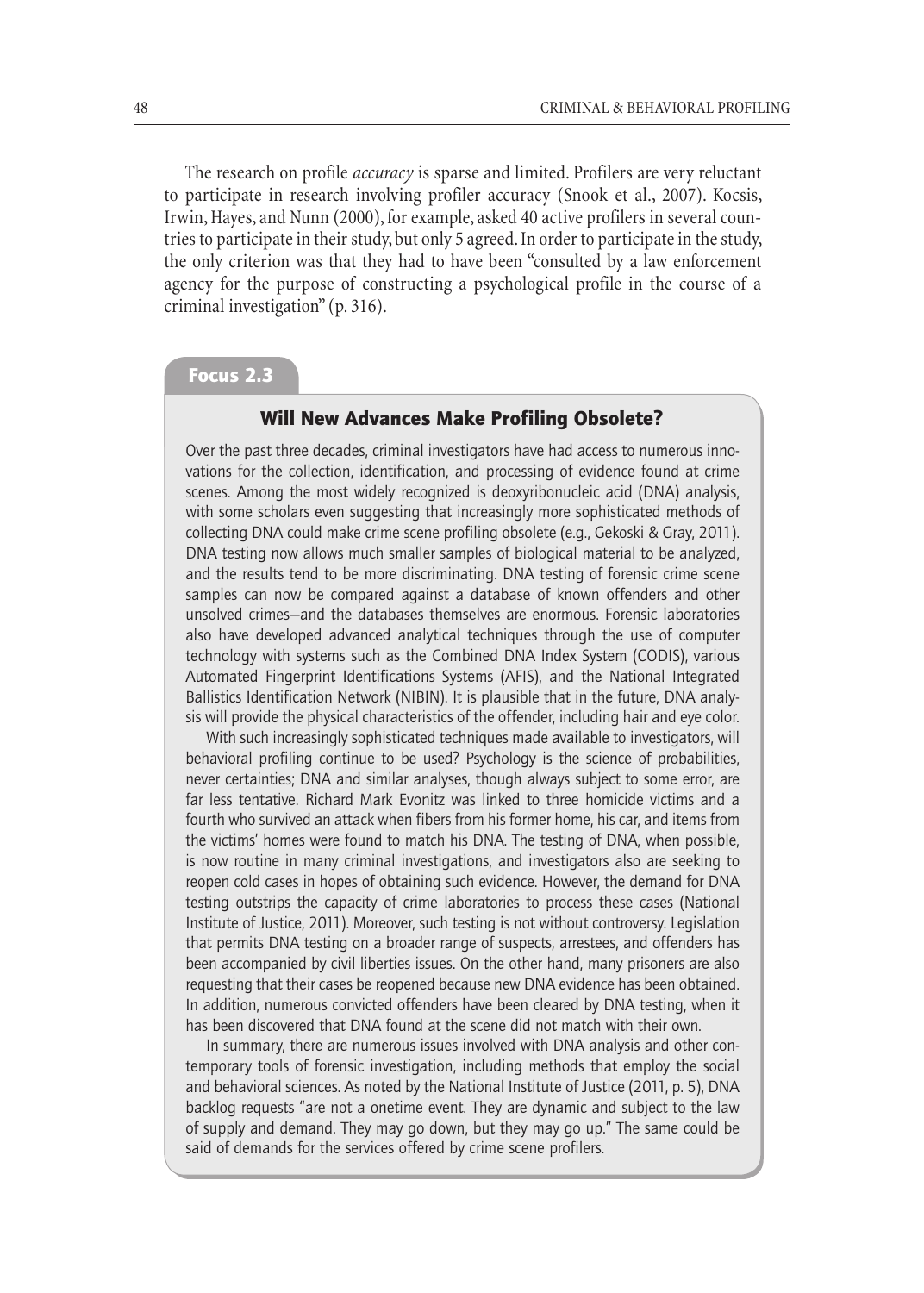In a classic and informative study, Pinizzotto and Finkel (1990) tried to assess the accuracy of profiling. Participants, 28 in all, included 4 profiling experts who trained police at the FBI Academy, 6 police detectives across the United States who had been trained at the FBI in personality profiling, 6 experienced detectives without training, 6 clinical psychologists naive about criminal investigation and criminal profiling, and 6 untrained undergraduate students. The participants were given a variety of materials from either a homicide case or a sex offense case, including photographs, victimology information, autopsy and toxicology reports, and crime scene reports. Both cases had been closed, with offenders arrested and convicted. The participants were asked to write a profile of who they thought committed the crime, and were then asked to rank order five individuals from most likely to least likely to have committed the crime, based on brief descriptions.

The results, in general, were not strongly supportive of profile accuracy. Trained experts were somewhat more accurate in profiling the sexual offender, but were not much better than the untrained groups in profiling the homicide offender. The researchers also tried to identify any qualitative differences in the way experts and nonexperts processed the information provided. Overall, the results showed that experts did not process the material any differently from the nonexperts. This finding suggests that the cognitive methods and strategies used by expert profilers are not discernibly different from the way nonexperts process the available information about the crime. The artificiality of the experiment and the quality of information given the groups may have been influential factors in this observation, however. What the researchers did find is that some trained profilers were more interested and skillful in certain areas than other profilers. Some, for example, were good at gaining information from the medical reports, whereas others were better at discerning clues from the crime scene photos. This finding indicates that group profiling by a team of trained experts may be more effective than utilizing one single profiler. We should note that behavioral analysts today typically work in teams rather than singly. Pinizzotto and Finkel (1990) conclude from their research that criminal profiling requires a complex number of tasks that involve a "multilevel series of attributions, correlations, and predictions" (p. 230).

One of the most well-cited studies directly related to the accuracy of profiling is a survey done by Gary Copson (1995) of the Metropolitan Police Service of London. Recall that Copson has described in some detail his clinical method of profiling, discussed above. Copson's study involved 48 of 56 police forces in 184 profiling cases. A total of 29 profilers were identified in the study, including 4 forensic psychiatrists, 4 clinical psychologists, 6 forensic psychologists, 5 academic psychologists, and 4 British police officers. Twelve of the 29 were only used on one occasion. The profiling work was dominated by the work of two individuals, an academic psychologist and a clinical psychologist, who between them were involved in 88 of the 184 cases. The crimes for which profiling was requested were homicides (113), rapes (40), extortion (12), other sex crimes (10), arson (4), abductions (3), and threats (2). The services most often requested were profiling (116 cases) and assistance with understanding the motives for the crime (112 cases). Copson found that the profiler's predictions helped solve a crime in only 14.1% of the cases. However, he also discovered that 82.6% of the police detectives thought that profiling helped to some extent in their overall investigations. More specifically, police investigators stated that profiling led to the identification of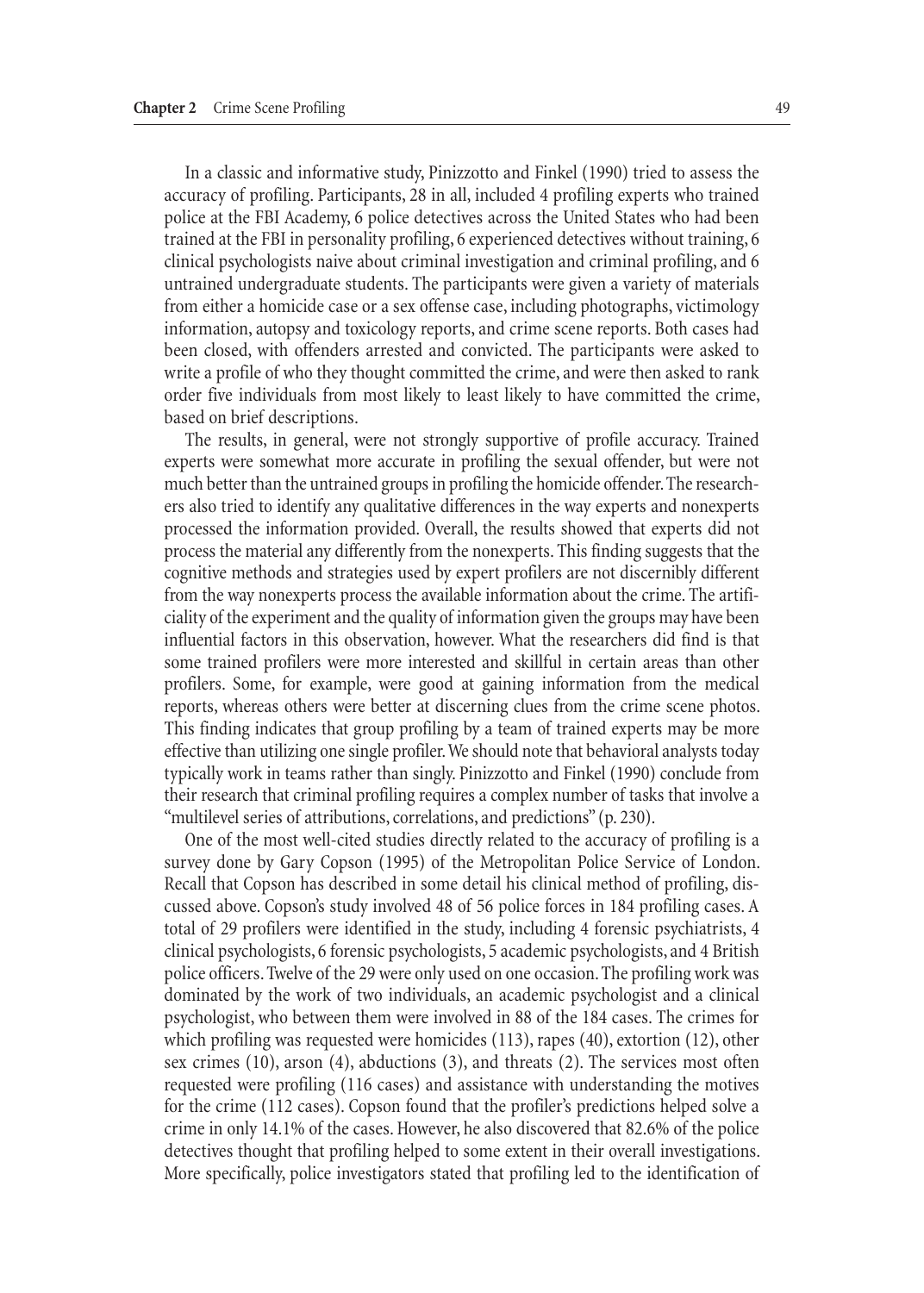the offender in only 2.7% of the cases, but did allow for a better understanding of the crime or offender in about 61% of the cases. The investigators also reported that the profile helped structure the interrogation in 5.4% of the cases. Commenting on this research, Bourque et al. (2009) noted that the police detectives felt the profile was *totally* useless only about 17% of the time. Furthermore, few investigators acted *directly* on the advice of profilers. Bourque et al. posit that the main variable affecting investigators' perception of the usefulness of profiling was who the profiler was. Apparently, the reputation of the profiler largely determined the amount of credibility the investigators gave the profile.

Brent Snook et al. (2007) conducted a meta-analysis of empirical research on the accuracy and effectiveness of profilers. It should be noted that Snook and his colleagues have been critical of profiling endeavors, particularly because profilers do not reveal their methods, and therefore they are not subjected to empirical validation (Snook et al., 2008). In their 2007 meta-analysis, the researchers concluded that criminal profilers do not decisively outperform other groups in predicting the cognitive processes, physical attributes, offense behaviors, or social habits and history of offenders. They further concluded that criminal profiling "will persist as a pseudoscientific technique until such time as empirical and reproducible studies are conducted on the abilities of large groups of active profilers to predict, with more precision and greater magnitude, the characteristics of offenders" (p. 448).

It is worth repeating that profiling very rarely provides the specific identity of the offender, nor is it intended to. Criminal profiling basically tries to narrow the field of investigation to a manageable number of potential suspects (J. E. Douglas et al., 1986). Broadly, criminal profiling suggests the kind of person who might have committed the crime under investigation, but it is highly unlikely to pinpoint an individual's exact identity, as we emphasized earlier. Moreover, while it is difficult to ascertain the accuracy of profiling, its real value may be the introduction of new thoughts in difficult-tosolve cases.

# The Psychological and Cognitive Pitfalls of Crime Scene Profiling

Almost all profile reports are replete with inferences and descriptions that are simply not verifiable. Gudjonsson and Copson (1997) note that in one study of 50 solved cases, nearly 50% of the inferences made by profilers were not verifiable. Recall from our discussion in Chapter 1, as well, that profiles contain observations that could apply to numerous individuals (e.g., an unmarried male in a low-income occupation who frequents bars, lives alone, and is conservative in his views toward women).

Robert Keppel and William Birnes (2003) write,

The profilers simply continue to get it wrong, and yet the police and media rely on them as if they are predictions from the oracle at Delphi.... There are dates, places, and times that have more factual merit to the investigative process than the behavioral characteristics identified by FBI, psychological, and psychiatric profilers. (p. 140)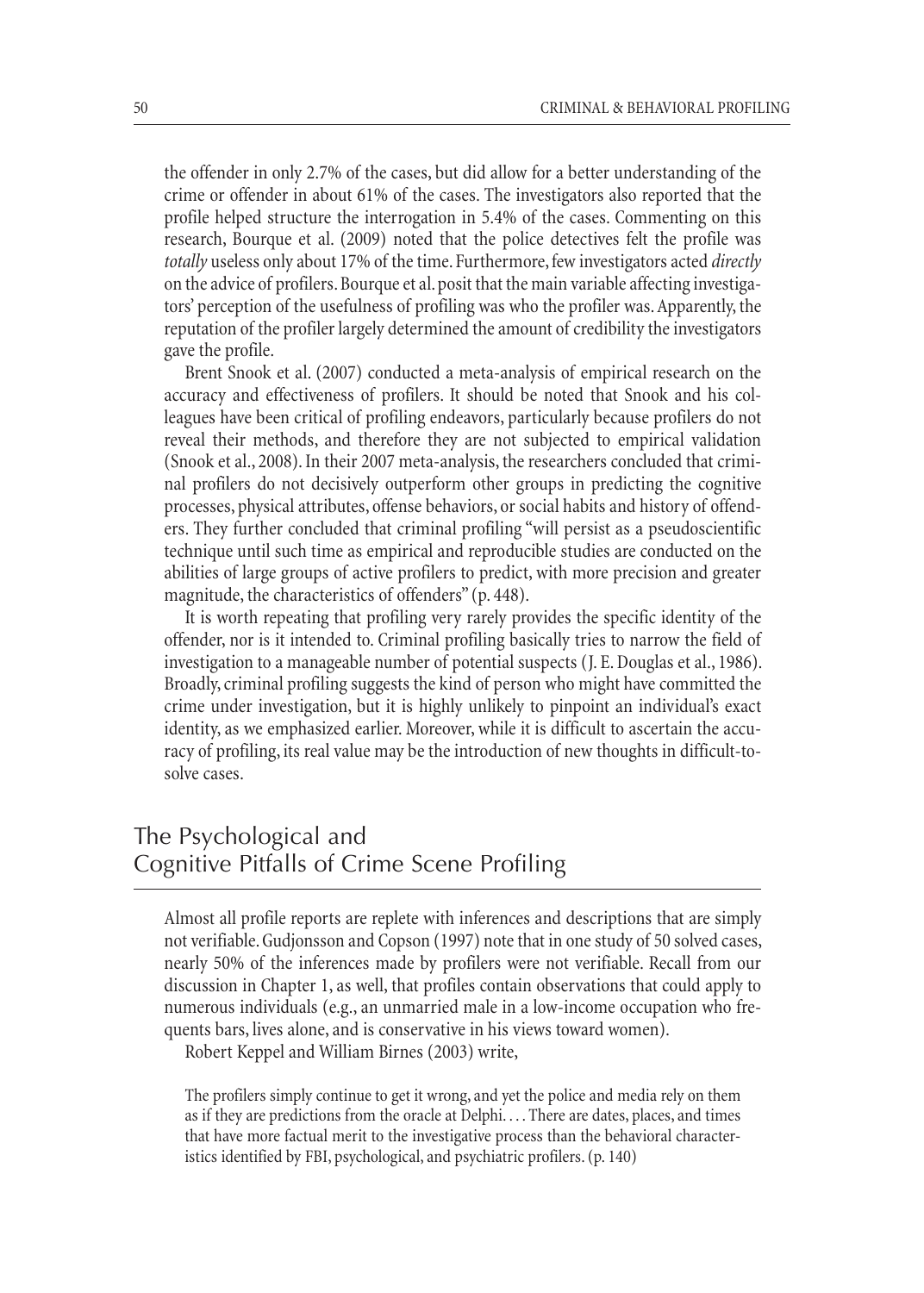Profilers continue to take it on the chin for their inaccuracies. Why do they miss the mark so often, and what might explain this apparently low hit rate?

The profiler does not approach his or her task with an empty mind. Herbert Simon (1957) developed the concept of *bounded* or *limited rationality.* By this he meant that humans have a limited mental capacity to make sense of the enormous complexity of the world. Each of us constructs a simplified mental model of the world and then works with this model (Heuer, 1999). According to Richards J. Heuer Jr., "We behave rationally within the confines of our mental model, but this model is not always well adapted to the requirements of the real world" (p. 3). Similarly, George A. Kelly (1963) summarized that humans construct a simplified mental model of reality and then perceive and react to the enormous complexity and chaos of the world using this model. Without this model, we would have very little to anchor down our senses, perceptions, beliefs, and thoughts. In this respect, we all have our own versions of the world. There are some similarities to other versions, of course, but there are also many unique differences. The total composite, however, results in a version different from any other. In other words, no two people think alike.

Nelson Goodman (1978) explained human thought and judgment in a similar fashion when he referred to "world making." Each person constructs his or her unique version of the world on the basis of experience and distinctive mental structure. As much as many profilers believe that one must put oneself into the mind of the serial killer to identify motivations and personality, it is extremely difficult—if not impossible—to do so. Keppel and Birnes (2003) point out that the profile is often mistakenly built on what the analyst believes is the killer's or violent offender's own projection of reality. No matter how hard profilers try to enter the mind of the offender, they will ultimately be strongly influenced by their own mental model, biases, and version of reality. As noted by Richards Heuer (1999), who worked for the CIA for nearly 45 years as a staff officer, a substantial body of psychological research on perception, memory, attention span, and reasoning capacity documents the limitations of the mental capacity and "world making" of intelligence officers as well as profilers. This limitation of mental capacity leads predictably to biases and faulty judgments and decision making in the evaluation of evidence. We will now cover in more detail some of the memory and cognitive biases that are likely to explain some of the many inaccuracies and problems in profiling.

#### *MEMORY AND COGNITIVE BIASES*

"What is commonly called memory is not a single, simple function. It is an extraordinarily complex system of diverse components and processes" (Heuer, 1999, p. 17). As pointed out by Kocsis (2010), a number of authors (e.g., Copson et al., 1997; P. E. Dietz, 1985; Korem, 1997; Rossi, 1982) have developed models for how a profile should be done. Kocsis finds that these models lack an empirical foundation and are based largely on the authors' anecdotal experiences and observations, which are generally referred to in the literature as the FBI or clinical methods of profiling discussed earlier. However, Kocsis notes that the models all have one thing in common: "All models appear to assume that the mental assimilation of case information, presumably via memory, is an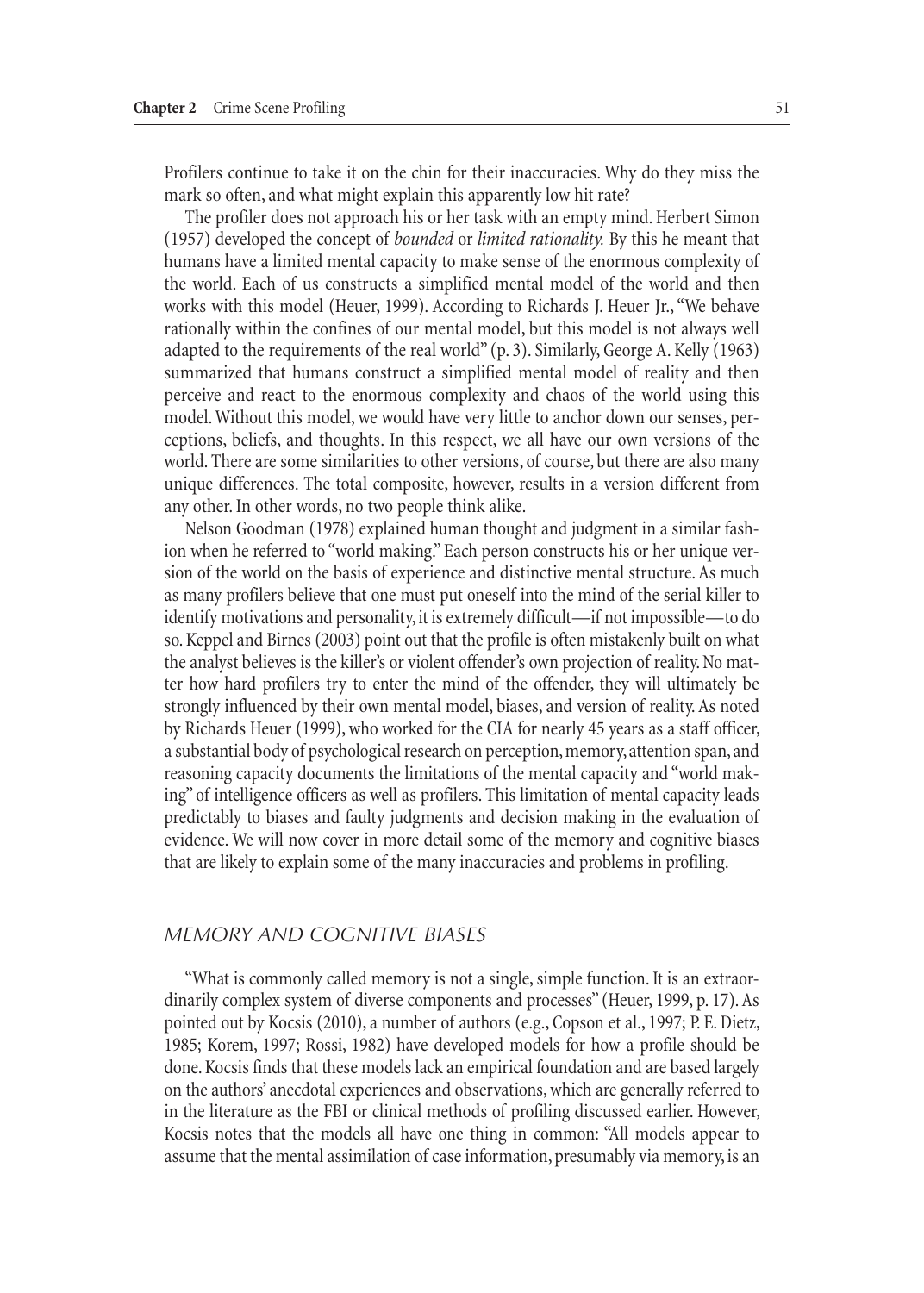integral component of the mental processes involved in the accurate construction of a criminal profile" (p. 58). Kocsis believes the better the memory of the profiler, the more accurate the profile. A profiler's memory consists of his or her experiences, training, knowledge, and values. When profilers construct a profile, they examine the new information of the case and compare it with their own experiences, usually including previous cases. This is referred to as "working memory." The working memory is continually being reconstructed as new information is gained and old information is partially forgotten. The less experience a profiler has, the more reconstruction of working memory he or she will have to do.

More often than not, experienced profilers have devoted many years to developing a craft and mind-set that has served them well, and they see no need to change it (Heuer, 1999). They are convinced the information embedded in their memory from years of experience allows them to perceive patterns in crimes and make inferences that are beyond the reach of other individuals and investigators. In many instances, they believe this mind-set enables them to achieve whatever success they enjoy in making profiling inferences. This phenomenon is known as **belief persistence** or perseverance, and once formed, it is remarkably resistant to change (Marshall & Alison, 2007; R. Ross & Anderson, 1982). Individuals may continue to cling to beliefs even when the evidential basis for these beliefs is discredited or completely refuted (Nestler, 2010). This point can be well demonstrated by the rigidity with which some experts continue to hold to the O/D typology, formulated by Douglas and Ressler 30 years ago. Based on their past experiences, professional training, and cultural and professional norms, the special agents thought they saw a pattern in the material found in their interviews of violent inmates. As Malcom Gladwell (2009) noted, John Douglas appeared to be unaware of the research that put serious doubts on the reliability and validity of the typology. Moreover, based on Douglas's own website at www.johndouglasmindhunter.com, he still holds to the value of the O/D typology for profiling serial offenders.

The clinical models of profiling are especially subject to all the "distortions, biases, and shortcomings associated with the frailties of human decision making" (Alison & Canter, 1999a, p. 29). These shortcomings are associated with the tendency to use simplifying cognitive templates and constructs when making complex judgments (Marshall & Alison, 2007). Heavy reliance on simple cognitive templates can be potentially damaging to criminal investigations.

#### *CONFIRMATION BIAS*

Some studies in the last 10 years—including meta-analyses—indicate that a large proportion of the conclusions and predictions contained within profiles are both ambiguous and unverifiable (Alison, Smith, Eastman, & Rainbow, 2003; Alison, Smith, & Morgan, 2003; Snook et al., 2007). Many of the statements are so vague that they are open to a wide range of interpretations. Compounding the problem is the tendency for police investigators to interpret the ambiguous information contained within the profile report to fit their own biases and hunches about the case or the suspect. They select those aspects of the report that they see as fitting their own cognitive sketch of the suspect while ignoring the conclusions and predictions in the report that do not fit. This powerful tendency is known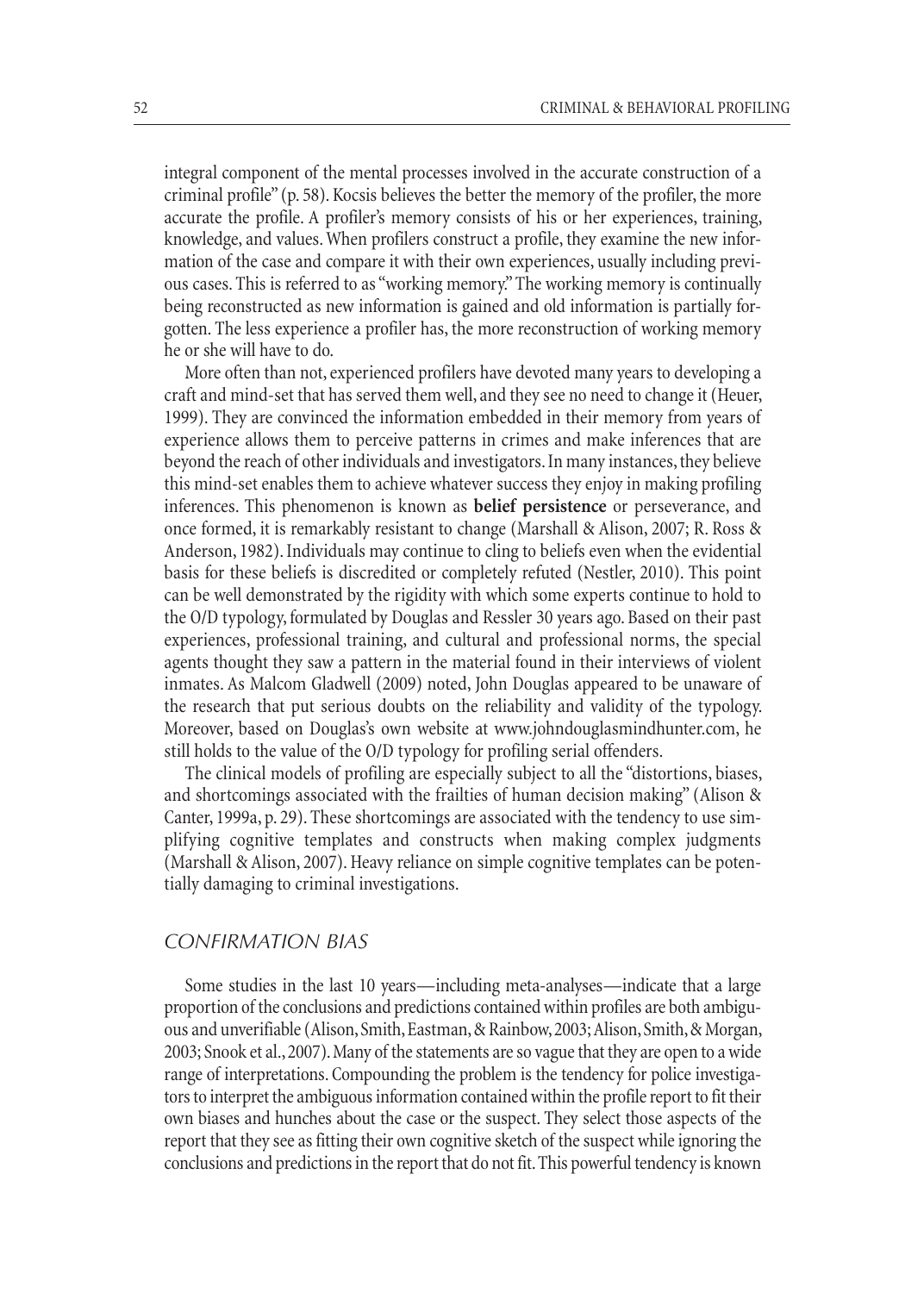in psychology as **confirmation bias.** It is the tendency to gather evidence that confirms preexisting expectations or beliefs while failing to acknowledge contradictory evidence or information. "When it operates, it places us in a kind of closed cognitive system in which only evidence that confirms our existing views and beliefs gets inside; other information is noticed but is quickly rejected as false" (Baron & Byrne, 2000, p. 8). In essence, confirmation bias is the tendency to notice and remember information that lends support to our views on something, such as our opinions about a suspect. It is a powerful tendency that might be prevalent not only in the subjective interpretations of a profile, but also in its creation. It is entirely likely that experienced profilers who hold firmly to their working memory and a cognitive template based on many years of experience, selectively search, recollect, or assimilate information in a way that lends spurious support to their traditional way of seeing things.

Investigators and profilers are guided in their search for and evaluation of evidence by their preliminary theories or hypotheses regarding how and by whom a crime was committed. In addition, such working hypotheses are not always based on solid facts surrounding a case, but sometimes on the expectations, preconceptions, and ultimately the cognitive biases of the investigators. As noted by Marshall and Alison (2007), Copson's 1995 report "stated that over 50% of offender profiles were considered 'operationally useful' because they *reinforced* the officer's own belief" (p. 288). That is, there is a tendency for police investigators to creatively interpret the ambiguous information contained within profiles to fit their own biases about the case or the suspect. Does this imply—from the officer's perspective—that the profile was accurate? One common observation about police requests for profiling advice is that they normally occur late in the investigation process, which suggests that police investigative processes and media coverage have already run some—if not most—of the course, with a number of the hypotheses and potential biases already in place.

Ask and Granhag (2005) identify three conditions during criminal investigations that are likely to promote confirmation bias. First, law enforcement agents usually work under substantial time pressures to solve the crime. The workload is not only heavy, but there are often deadlines for strategic decisions, such as whether to retain a suspect in custody. Second, the police culture is characterized by norms that encourage decisiveness. According to Ask and Granhag, these norms are often influenced by significant individuals in the organization who expect results in a timely manner. Time is especially critical if there is a serial killer or rapist on the loose. Third, many pivotal decisions, such as an arrest, entail a specific commitment on behalf of the responsible investigator. "Thus, the loss of prestige that would follow from admitting erroneous decisions may motivate investigators to confirm the adequacy and disregard deficiencies of prior judgments" (p. 47). All three conditions also influence the report and accompanying recommendations of the profilers.

#### *SELF-SERVING BIAS*

**Self-serving bias** is the strong tendency to interpret events in a way that assigns credit to oneself for any success but denies any responsibility for any failure. The self-serving bias is regarded as a form of self-deception designed to maintain high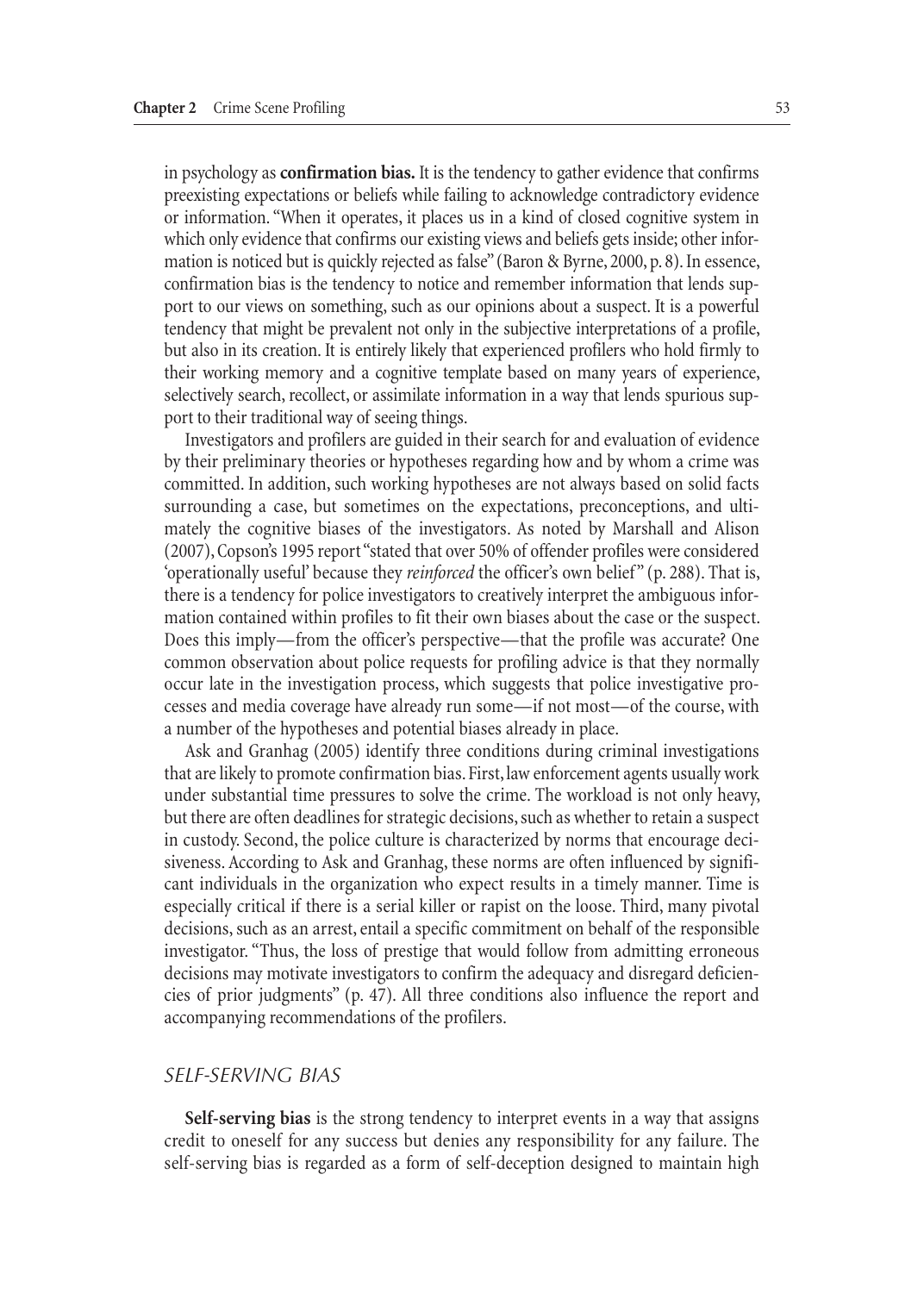self-esteem. It is the tendency for a person to take more credit for a successful task and less credit for an unsuccessful outcome than he or she actually deserves. Recall the discussion about James Brussel in Chapter 1; Brussel's memoirs offer great detail about his assistance to investigators and even indicate that they did not listen to him when the wrong man was arrested and convicted. Brussel also admitted to making just one mistake in one of his profiles, suggesting that a perpetrator was unmarried when he was in fact married and had been for many years. Self-serving bias is similar to self*centered* bias, which is taking more credit than one deserves for a task that also involved others. Essentially, self-serving bias accompanies high self-esteem and confidence—or at least the image of confidence and self-esteem one wishes to project to the world.

### *FUNDAMENTAL ATTRIBUTION ERROR*

**Fundamental attribution error or bias** is a common and powerful tendency to explain another person's behavior in terms of dispositional or personality (internal) factors rather than situational or environmental (external) factors. In other words, there is a tendency to believe that people act in a way that reflects the kind of people they are, not the situation or circumstances in which they find themselves. This tendency is especially strong when we do not know the other person well, a common situation in crime scene profiling. The traditional FBI profiling approach is especially susceptible to this bias, because it often assumes a consistent relationship between offending behavior and personality traits. More specifically, it is assumed that personality traits can be inferred from crime scene behavior, and then used to predict other behavior. Although the clinical approach to profiling often emphasizes victim as an important component in the process, there still may be the tendency to neglect the external influences in the long run. Examples of external factors that might be critical in the profiling process include the victim's reaction, the degree of opportunity in the offense, weapons or self-defense strategies of the victim, and the physical layout of the attack site.

It certainly is not wrong for profilers to lean toward the internal side of the attribution process, because behavioral prediction relies heavily on this aspect. However, it is the *overestimation* that can present problems and lead to misleading conclusions. It can be especially problematic when the profiler assumes a consistent and invariant relationship between offending behavior and certain personality traits or behavioral patterns. For example, J. E. Douglas and Olshaker (1995) refer to the "homicidal triad" as being characterized by bed-wetting, cruelty to animals, and firesetting (p. 139). Research evidence does not support the triad, although one of its components—cruelty to animals—has emerged as a correlate of violent behavior toward people (Stouthamer-Loeber, Wei, Loeber, & Masten, 2004). Douglas and Olshaker also write with certitude that lust murderers have "trouble dealing with authority" and are "anxious to exert control over others whenever [they] can" (J. E. Douglas & Olshaker, 2000, p. 29). Although this may be intuitively appealing, it is an assumption—a fundamental attribution error—that has not been documented in the criminology research.

Together, the above principles from social psychology help us understand why some crime scene profilers tend to miss the mark in the assertions they make.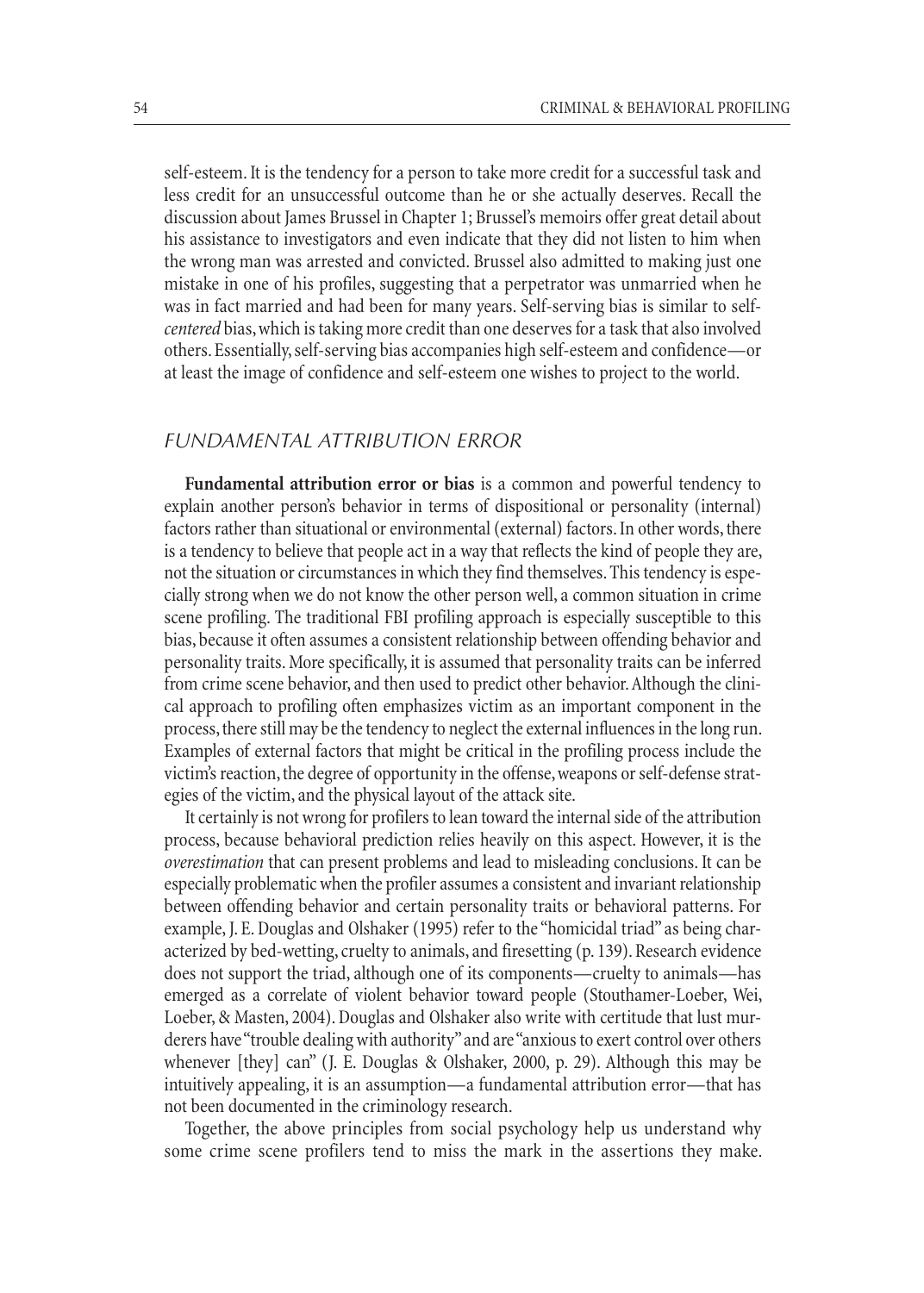Clinical profiling is particularly susceptible to cognitive biases, but other forms of profiling are susceptible as well. In addition, as we will note in later chapters, other forms of profiling have their own unique shortcomings.

## Summary and Conclusions

Crime scene profiling is the act of closely examining a crime scene for clues about the cognitive, behavioral, and demographic characteristics of a possible perpetrator or perpetrators. It is, in many aspects, what law enforcement investigators have always done. In the hands of trained profilers, however, the scene is examined with the hope that psychological insights will fine-tune this process and provide additional assistance to police.

We reviewed the early history of profiling in the United States, focusing on the work of those associated with the Behavioral Science Unit (BSU) of the FBI, under the leadership of Howard Teten, John Douglas, and their associates. Some agents began to publish accounts of their work in law enforcement publications, which introduced investigators nationwide to the idea of profiling. The interviews conducted by Douglas and his colleague, Robert Ressler, laid the groundwork for the formulation of the organized/disorganized dichotomy, which was central to FBI investigations for many years and continues to be prominent to this day. Though Douglas himself amended the dichotomy to indicate that many if not most crime scenes were mixed, critics have argued that whether it is a dichotomy or a continuum, the approach has questionable validity. Likewise, the FBI's *Crime Classification Manual* has been challenged for its lack of relevance to much crime scene investigation. The *CCM* reflects the FBI's clinical as opposed to actuarial approach to profiling, and it is vulnerable to criticism by academics and more research-oriented practitioners.

Many profilers today have been trained by the FBI as special agents or have received certificates from FBI-sponsored programs. Others have received training from the ICIAF, an international group dedicated to improving training and honing skills of profilers. Unfortunately, however, there is no formal system for regulating profiling; police in some communities simply seek assistance from a self-described profiler who may or may not have the knowledge and skills that are available in this rapidly changing enterprise. As we will note in the next chapter, in which a model report is discussed, professional profiling requires extensive knowledge and familiarity with both theory and research in criminology, together with awareness of investigative procedures.

Concepts encountered in the profiling literature were introduced in this chapter, including the modus operandi, the signature, personation, staging, and trophy taking. We also discussed the process of case linkage or linkage analysis, which is gaining more attention in the research literature as well as in profiling practice. Linkage analysis involves finding similarities among various crimes and attempting to link them to one perpetrator; in addition, it may involve mining a database of crimes in an attempt to determine whether a particular offender might be responsible for more crimes than those for which he or she has been identified. An underlying assumption of case linkage